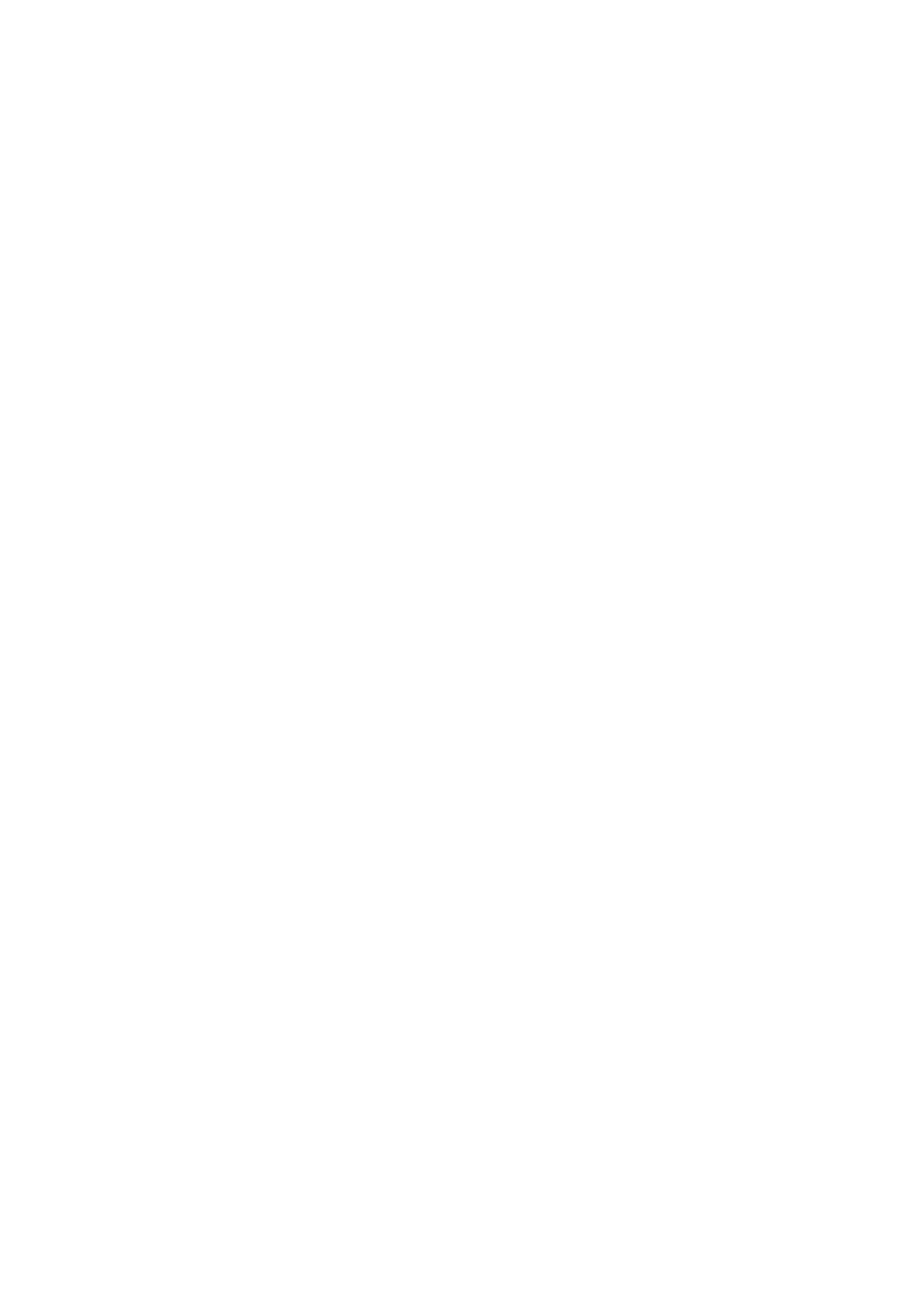#### **INDEX**

# **DRAFT BUDGET SUMMARY (PORTFOLIO AREA) DRAFT BUDGET SUMMARY (INCOME & EXPENDITURE) DRAFT BUDGET SUMMARY 2022/23 TO 2026/27**

BUDGET SUMMARY BY PORTFOLIO AREAS

| <b>PORTFOLIO AREA</b>                           | <b>DEPARTMENT</b>                                                                                                                                                                                                                                                                                                |
|-------------------------------------------------|------------------------------------------------------------------------------------------------------------------------------------------------------------------------------------------------------------------------------------------------------------------------------------------------------------------|
| <b>CHIEF EXECUTIVE</b>                          | CHIEF EXECUTIVES DEPT<br><b>STRATEGIC MANAGEMENT</b><br><b>MAJOR GRANTS</b>                                                                                                                                                                                                                                      |
| <b>HUMAN RESOURCES DEPT</b>                     | <b>HUMAN RESOURCES</b>                                                                                                                                                                                                                                                                                           |
| <b>CORPORATE SERVICES</b>                       | <b>COMMUNITIES</b><br><b>DEMOCRATIC REPRESENTATION</b><br><b>ELECTIONS</b><br><b>FRONT LINE SERVICES</b><br><b>GENERAL ADMIN</b><br>G.I.S.<br><b>HEAD OF CORPORATE SERVICES</b><br>1.7.<br><b>LAND CHARGES</b><br><b>LEGAL &amp; LICENSING</b><br>POLICY & COMMUNICATIONS                                        |
| <b>FINANCE, PROPERTY &amp; REVENUE SERVICES</b> | <b>FINANCIAL SERVICES</b><br><b>HEAD OF FINNANCE</b><br><b>PROPERTY SERVICES</b><br><b>HOUSING BENEFITS</b><br><b>LOCAL TAX COLLECTION</b><br><b>REVENUE SERVICES</b>                                                                                                                                            |
| <b>NEIGHBOURHOOD SERVICES</b>                   | <b>CEMETERIES</b><br><b>ENVIRONMENTAL HEALTH</b><br><b>PUBLIC HEALTH</b><br><b>ENVIRONMENTAL SERVICES</b><br><b>GROUNDS MAINTENANCE</b><br><b>HEAD OF NEIGHBOURHOODS</b><br>LEISURE & ARTS<br><b>PUBLIC CONVENIENCES</b><br><b>STREET CLEANING</b><br><b>TRANSPORT</b><br><b>WASTE COLLECTION &amp; DISPOSAL</b> |
| <b>REGENERATION</b>                             | <b>BUILDING CONTROL</b><br><b>CCTV</b><br><b>ECONOMIC DEVELOPMENT</b><br><b>HEAD OF REGENERATION</b><br><b>MUSEUMS</b><br><b>PLANNING</b>                                                                                                                                                                        |
| <b>HOUSING SERVICES</b>                         | <b>HOMELESSNESS</b><br><b>HOUSING MANAGEMENT</b><br>PRIVATE SECTOR HOUSING / STRATEGY<br><b>TRADING ACCOUNT</b>                                                                                                                                                                                                  |
| <b>OTHER BUDGETS</b>                            | <b>OTHER BUDGETS</b>                                                                                                                                                                                                                                                                                             |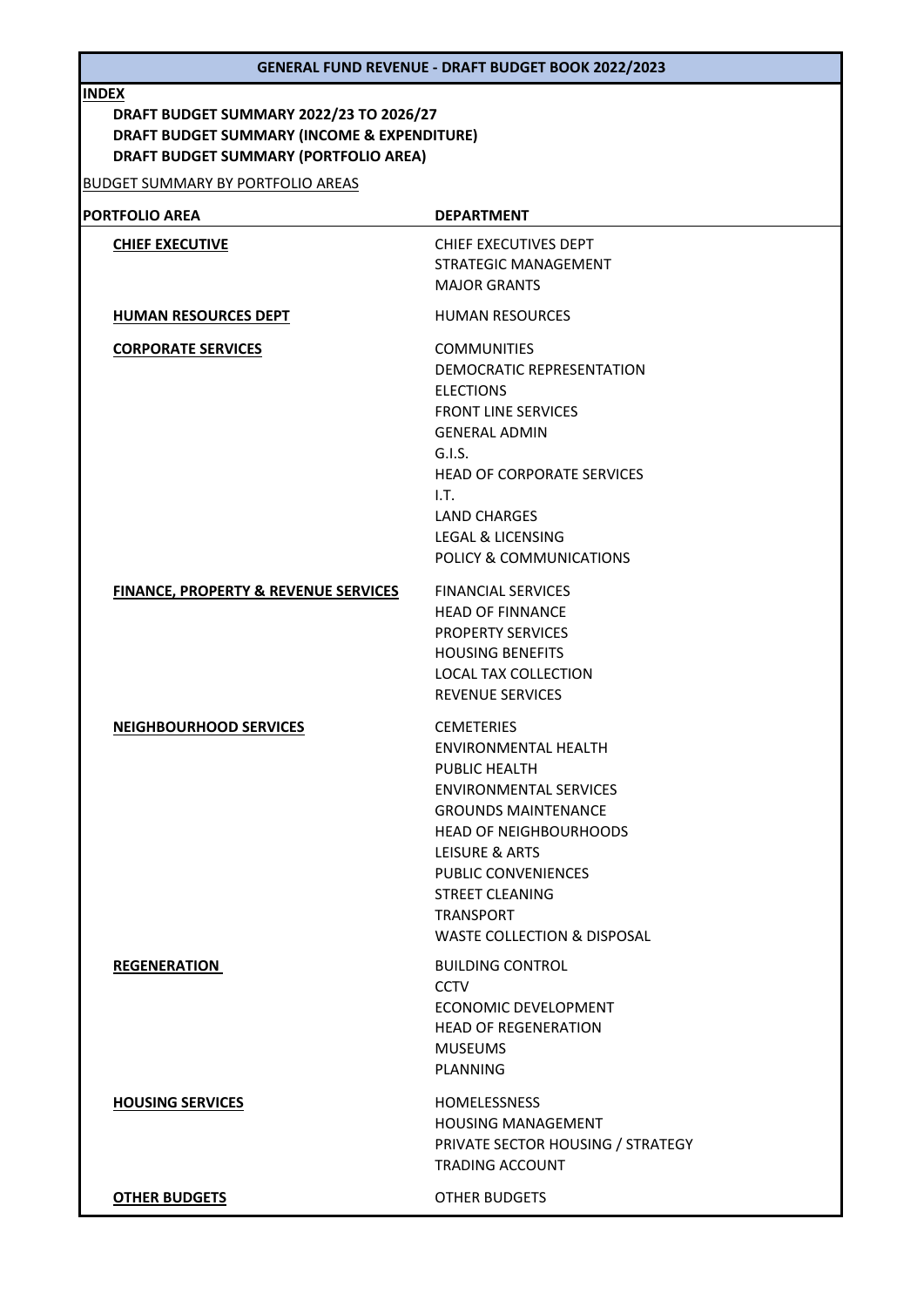| <b>Approved</b>                 |                                                                                                      | <b>Budget</b>            | <b>Budget</b>           | <b>Budget</b>          | <b>Budget</b>           | <b>Budget</b>            |
|---------------------------------|------------------------------------------------------------------------------------------------------|--------------------------|-------------------------|------------------------|-------------------------|--------------------------|
| <b>Budget</b><br>2021/22        |                                                                                                      | 2022/23                  | 2023/24                 | 2024/25                | 2025/26                 | 2026/27                  |
| £                               |                                                                                                      | £                        | £                       | £                      | £                       | £                        |
| 458,300                         | <b>SERVICE BUDGETS</b><br><b>Chief Executive Department</b>                                          | 429,800                  | 433,800                 | 438,100                | 442,500                 | 446,900                  |
| 2,552,900                       | <b>Corporate Services</b>                                                                            | 2,801,200                | 3,075,100               | 2,887,700              | 2,908,500               | 2,937,600                |
| 2,559,700                       | Finance Property & Revenue Services                                                                  | 2,912,400                | 2,793,800               | 2,876,000              | 2,959,300               | 3,018,800                |
| 280,500                         | <b>Human Resources</b>                                                                               | 358,600                  | 362,200                 | 365,800                | 319,500                 | 272,700                  |
| 6,702,000                       | Neighbourhoods                                                                                       | 7,015,900                | 7,086,100               | 7,157,000              | 7,228,600               | 7,300,900                |
| 2,307,700                       | Regeneration                                                                                         | 3,102,800                | 2,329,700               | 2,289,500              | 2,297,400               | 2,320,400                |
| 313,600<br>15,174,700           | <b>Housing General Fund</b><br><b>Total Net Cost of Services</b>                                     | 330,800<br>16,951,500    | 334,600<br>16,415,300   | 337,900<br>16,352,000  | 341,300<br>16,497,100   | 344,700<br>16,642,000    |
|                                 | <b>OTHER BUDGETS</b>                                                                                 |                          |                         |                        |                         |                          |
| 102,300                         | Provisions - Corporate Contingency                                                                   | 100,000                  | 100,000                 | 100,000                | 100,000                 | 100,000                  |
| 50,000                          | Provisions - Bad Debts                                                                               | 50,000                   | 50,000                  | 50,000                 | 50,000                  | 50,000                   |
| 100,000                         | Provisions - Legal Contingency                                                                       | 50,000                   | 50,000                  | 50,000                 | 50,000                  | 50,000                   |
| 25,000                          | Provisions - Health & Safety Contingency                                                             | 25,000                   | 25,000                  | 25,000                 | 25,000                  | 25,000                   |
| (308, 200)                      | Vacancy Factor*                                                                                      | (314, 400)               | (320, 700)              | (327, 100)             | (333,600)               | (340, 300)               |
| (25,000)                        | <b>Procurement Contract savings</b>                                                                  | (25,000)                 | (25,000)                | (25,000)               | (25,000)                | (25,000)                 |
| (210,000)                       | Profit Share/Dividend Income                                                                         | (290,000)                | (40,000)                | (40,000)               | (40,000)                | (40,000)                 |
| (265, 900)                      | <b>Total Other Budgets</b>                                                                           | (404, 400)               | (160, 700)              | (167, 100)             | (173,600)               | (180, 300)               |
| 629,600                         | <b>Borrowing Interest</b>                                                                            | 621,000                  | 663,600                 | 645,800                | 617,200                 | 617,200                  |
| (55,000)                        | Investment Interest Income                                                                           | (75,000)                 | (55,000)                | (30,000)               | (30,000)                | (30,000)                 |
| 3,000                           | Other Interest                                                                                       | 8,500                    | 8,500                   | 8,500                  | 8,500                   | 8,500                    |
| (1,000)                         | <b>Renovation Grant Interest</b>                                                                     | (1,000)<br>(254, 020)    | (1,000)<br>(272, 850)   | (1,000)                | (1,000)<br>(285, 025)   | (1,000)<br>(285, 025)    |
| (117,700)<br>1,500              | <b>HRA Internal Borrowing</b><br><b>Temporary Loans</b>                                              | 1,500                    | 1,500                   | (285, 025)<br>1,500    | 1,500                   | 1,500                    |
| 460,400                         | Net interest and borrowing costs                                                                     | 300,980                  | 344,750                 | 339,775                | 311,175                 | 311,175                  |
| 587,000                         | <b>Drainage Board Levies</b>                                                                         | 635,800                  | 668,900                 | 695,800                | 718,400                 | 741,700                  |
| 266,100                         | <b>Housing Capital Receipts Pooling</b>                                                              | 555,000                  | 555,000                 | 555,000                | 555,000                 | 555,000                  |
| 1,232,400                       | Parish Precept                                                                                       | 1,408,400                | 1,334,800               | 1,334,800              | 1,334,800               | 1,334,800                |
| 2,085,500                       | <b>Other Operating Expenditure</b>                                                                   | 2,599,200                | 2,558,700               | 2,585,600              | 2,608,200               | 2,631,500                |
| (1,700)                         | Amortisation of Intangible Assets Reversal<br>Capital Grants & Contributions used to Finance         | (1,700)                  | (1,700)                 | (1,700)                | (1,700)                 | (1,700)                  |
| 760,000<br>(1,745,200)          | Capital Expenditure<br>Reversal of Depreciation                                                      | 760,000<br>(1,746,900)   | 760,000<br>(1,746,900)  | 760,000<br>(1,746,900) | 700,000<br>(1,746,900)  | 700,000<br>(1,746,900)   |
|                                 | Housing Capital Receipts Pooling Reversed to                                                         |                          |                         |                        |                         |                          |
| (266, 100)                      | Reserves<br>Reversal of Revenue Expenditure Funded from                                              | (555,000)                | (555,000)               | (555,000)              | (555,000)               | (555,000)                |
| (770,000)                       | Capital under Statue                                                                                 | (720,000)                | (720,000)               | (700,000)              | (700,000)               | (700,000)                |
| 698,700                         | Minimum Revenue Provision                                                                            | 791,000                  | 811,200                 | 829,200                | 821,400                 | 813,800                  |
| (1, 324, 300)                   | <b>Accounting Adjustments</b>                                                                        | (1,472,600)              | (1,452,400)             | (1,414,400)            | (1,482,200)             | (1,489,800)              |
|                                 | <b>Transfer to/(from) General Reserves</b>                                                           |                          |                         |                        |                         |                          |
| 811,900                         | <b>Transfer to/(from) Earmarked Reserves</b>                                                         | 1,153,520                | 253,000                 | 253,000                | 253,000                 | 253,000                  |
|                                 | <b>Savings Target</b>                                                                                |                          | (1,462,950)             | (923, 275)             | (620, 875)              | (315, 275)               |
| 16,942,300                      | <b>Total Council Net Budget</b>                                                                      | 19,128,200               | 16,495,700              | 17,025,600             | 17,392,800              | 17,852,300               |
|                                 | <b>FUNDED BY</b>                                                                                     |                          |                         |                        |                         |                          |
| (228, 800)                      | <b>Revenue Support Grant</b>                                                                         | (236, 400)               |                         |                        |                         |                          |
| 12,801,700                      | <b>Tariff</b>                                                                                        | 12,801,700               | 13,670,000              | 13,987,000             | 14,309,000              | 14,638,000               |
| (16, 857, 900)<br>(4, 285, 000) | Retained Business Rates (baseline)                                                                   | (16, 857, 900)           | (18, 152, 000)          | (18,621,000)           | (19,035,700)            | (19, 459, 200)           |
| (392,000)                       | <b>Sub-total: Settlement Funding Assessment</b><br>Retained Business Rates (over and above baseline) | (4, 292, 600)<br>153,900 | (4, 482, 000)<br>66,600 | (4,634,000)            | (4,726,700)             | (4,821,200)<br>(100,000) |
| (1,926,800)                     | Section 31 Business Rates Grants                                                                     | (3,589,000)              | (2, 112, 000)           | (2, 166, 600)          | (50,000)<br>(2,214,900) | (2,264,200)              |
| (1,200,000)                     | Renewable Energy Retained Business Rates                                                             | (850,000)                | (850,000)               | (850,000)              | (850,000)               | (850,000)                |
| (172, 700)                      | Lower Tier Services Grant                                                                            | (186,000)                |                         |                        |                         |                          |
|                                 | Services Grant                                                                                       | (279,600)                |                         |                        |                         |                          |
| (822,000)                       | New Homes Bonus Grant                                                                                | (1,373,400)              | (253,000)               | (253,000)              | (253,000)               | (253,000)                |
| (126, 100)                      | Council Tax Support Admin Grant                                                                      | (133,000)                | (133,000)               | (133,000)              | (133,000)               | (133,000)                |
| (195,900)                       | <b>Miscellaneous Government Grants</b>                                                               | (250,000)                | (225,000)               | (225,000)              | (200,000)               | (200,000)                |
| (60,000)                        | <b>Capital Grants Received</b>                                                                       | (60,000)                 | (60,000)                | (60,000)               |                         |                          |
| 34,000<br>(6, 563, 400)         | <b>Collection Fund Deficit/(Surplus)</b><br>Council Tax - BDC                                        | (6,860,100)              | (7, 112, 500)           | (7,369,200)            | (7,630,400)             | (7,896,100)              |
| (1,232,400)                     | <b>Council Tax - Parishes</b>                                                                        | (1,408,400)              | (1, 334, 800)           | (1, 334, 800)          | (1, 334, 800)           | (1, 334, 800)            |
| (16, 942, 300)                  | <b>Total Funding</b>                                                                                 | (19, 128, 200)           | (16, 495, 700)          | (17, 025, 600)         | (17, 392, 800)          | (17, 852, 300)           |
| 35,771.49                       | <b>Tax Base</b>                                                                                      | 36,396.81                | 36,760.78               | 37,128.39              | 37,499.67               | 37,874.67                |
| 183.48                          | <b>Council Tax</b>                                                                                   | 188.48                   | 193.48                  | 198.48                 | 203.48                  | 208.48                   |

# **GENERAL FUND BUDGET 2022/23 TO 2026/27**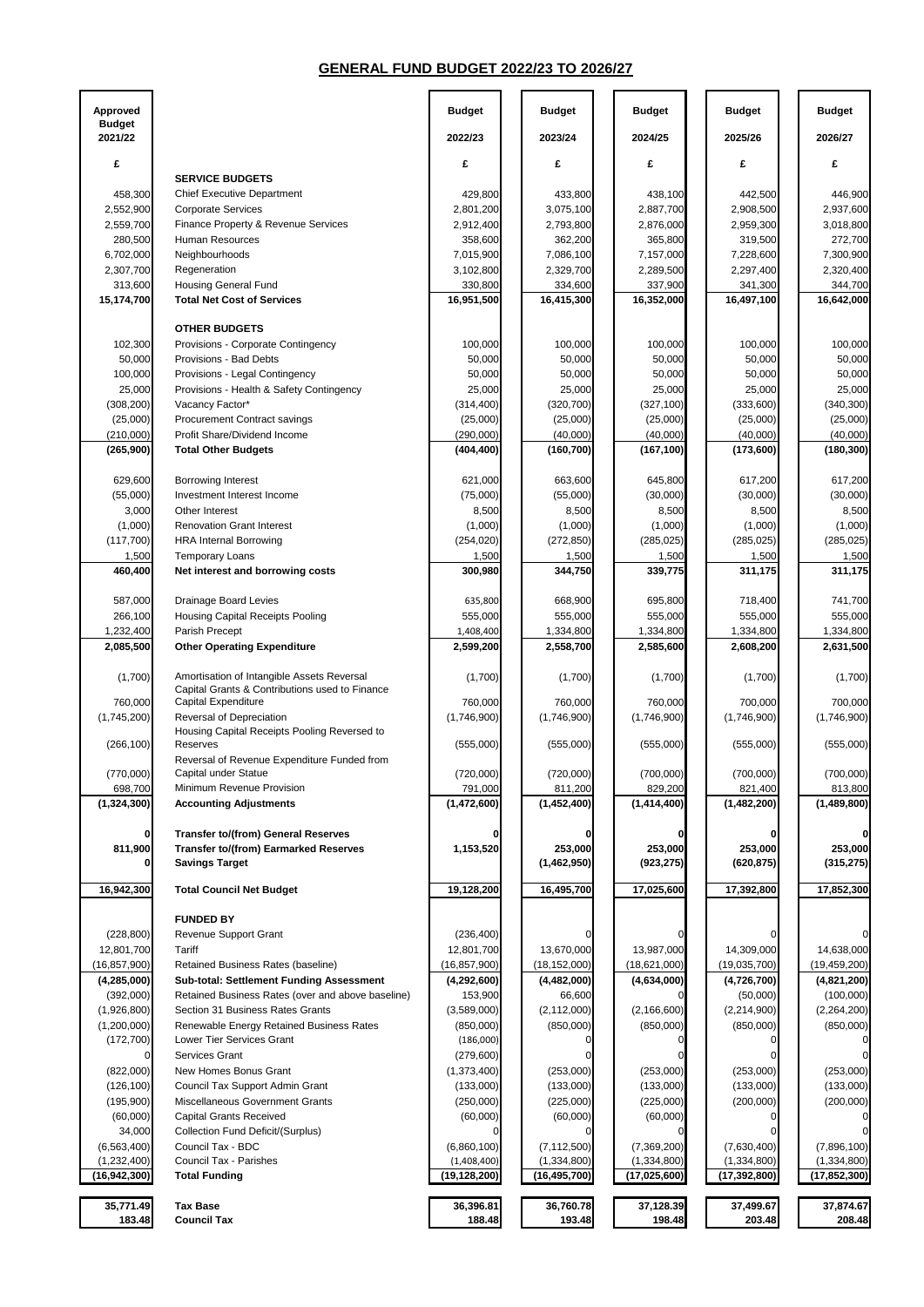|                          | <b>GENERAL FUND - BUDGET SUMMARY</b>                  |                          |
|--------------------------|-------------------------------------------------------|--------------------------|
| <b>BUDGET</b><br>2021/22 | <b>GROUP</b>                                          | <b>BUDGET</b><br>2022/23 |
| £                        |                                                       | £                        |
|                          | <b>EXPENDITURE</b>                                    |                          |
|                          | 16,110,200 Employees                                  | 17,254,400               |
| 2,335,900 Premises       |                                                       | 2,601,800                |
|                          | 908,400 Transport                                     | 978,800                  |
|                          | 4,499,500 Supplies and Services                       | 4,659,200                |
|                          | 4,033,500 Third Party Payments                        | 4,640,700                |
|                          | 19,988,900 Transfer Payments                          | 19,499,120               |
|                          | 760,000 Capital Grants Expenditure                    | 760,000                  |
|                          | 2,445,600 Depreciation                                | 2,537,900                |
|                          | 459,500 Capital Financing Costs                       | 300,080                  |
|                          | 51,541,500 TOTAL EXPENDITURE                          | 53,232,000               |
|                          | <b>INCOME</b>                                         |                          |
|                          | (180,800) Internal Services Recharges                 | (180, 800)               |
|                          | (3,835,800) Recharges to the Housing Reveneue Account | (4,709,100)              |
|                          | (2,783,000) Capital Grants Income                     | (3,723,600)              |
|                          | (21,868,500) Grants/Contributions/Reimbursements      | (18,803,000)             |
|                          | (5,930,900) Customer & Client Receipts                | (6,687,300)              |
|                          | $(200)$ Interest                                      |                          |
|                          | (34,599,200) TOTAL INCOME                             | (34, 103, 800)           |
|                          | 16,942,300 NET BUDGET                                 | 19,128,200               |
|                          |                                                       |                          |
|                          |                                                       |                          |
|                          | <b>GENERAL FUND BUDGET SUMMARY - BY PORTFOLIO</b>     |                          |
| <b>BUDGET</b><br>2021/22 | <b>PORTFOLIO AREA</b>                                 | <b>BUDGET</b><br>2022/23 |
| £                        |                                                       | £                        |
|                          |                                                       |                          |
|                          | 458,300 Chief Executive Department                    | 429,800                  |
|                          | 280,500 Human Resources                               | 358,600                  |
|                          | 2,552,900 Corporate Services                          | 2,801,200                |
|                          | 2,559,700 Finance, Property & Revenue Services        | 2,912,400                |
|                          | 6,702,000 Neighbourhood Services                      | 7,015,900                |
|                          | 2,307,700 Regeneration                                | 3,102,800                |
|                          | 313,600 Housing General Fund                          | 330,800                  |
|                          | 955,700 Other Budgets                                 | 1,023,180                |
|                          | 811,900 Reserves                                      | 1,153,520                |
|                          |                                                       |                          |
|                          | 16,942,300 TOTAL EXPENDITURE                          | 19,128,200               |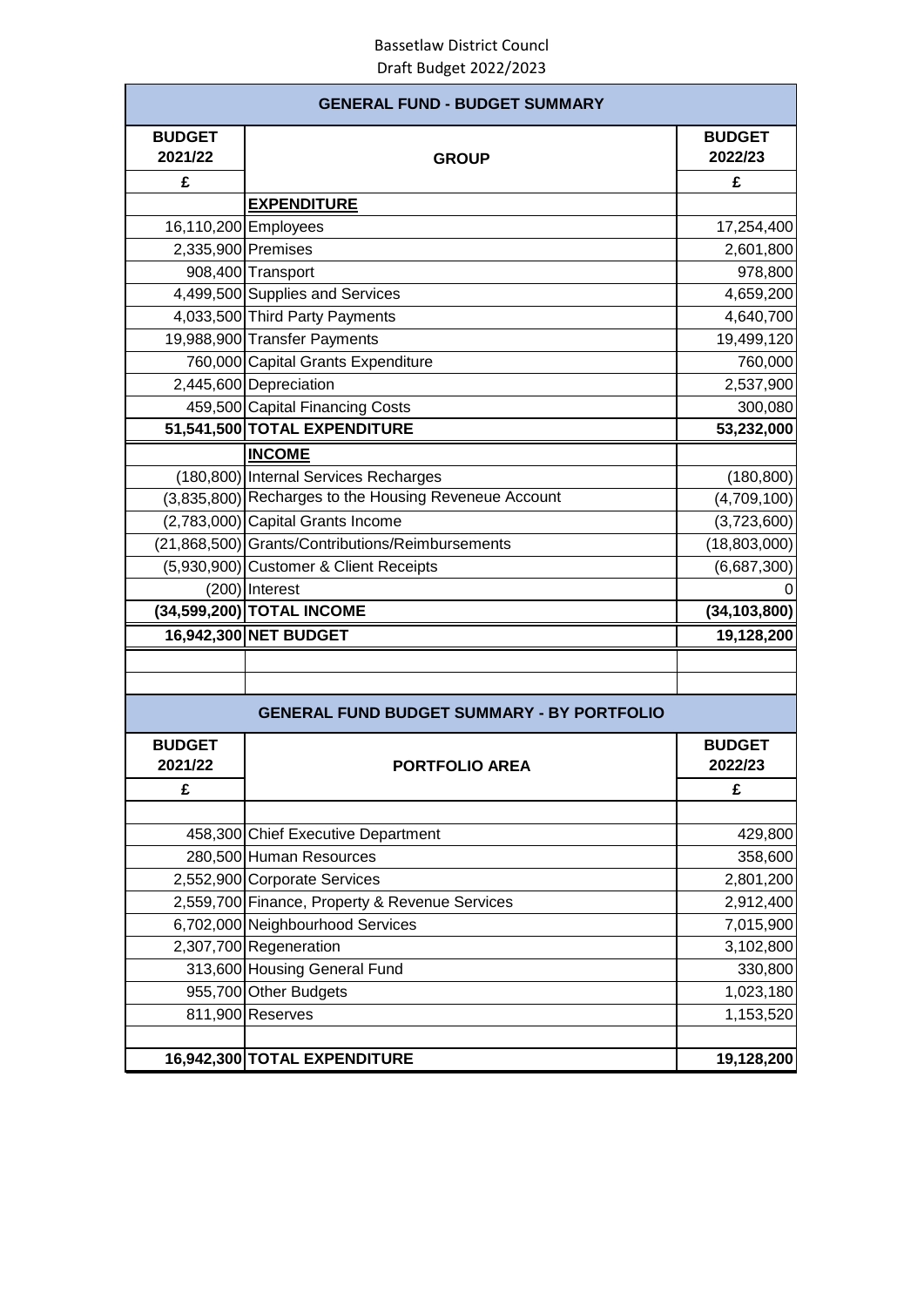|               | <b>CHIEF EXECUTIVE DEPARTMENT</b>                   |               |
|---------------|-----------------------------------------------------|---------------|
| <b>BUDGET</b> |                                                     | <b>BUDGET</b> |
| 2021/22       | <b>GROUP</b>                                        | 2022/23       |
| £             |                                                     | £             |
|               | <b>EXPENDITURE</b>                                  |               |
|               | 489,100 Employees                                   | 466,100       |
|               | 200 Premises                                        | 200           |
|               | 3,100 Transport                                     | 1,400         |
|               | 107,400 Supplies and Services                       | 106,100       |
|               | 0 Third Party Payments                              | 300           |
|               | 0 Transfer Payments                                 | 0             |
| $\Omega$      | <b>Capital Grants Expenditure</b>                   | 0             |
|               | 0 Depreciation                                      | 0             |
|               | 0 Capital Financing Costs                           | $\Omega$      |
|               | 599,800 TOTAL EXPENDITURE                           | 574,100       |
|               | <b>INCOME</b>                                       |               |
|               | 0 Internal Services Recharges                       |               |
|               | (141,500) Recharges to the Housing Reveneue Account | (144, 300)    |
|               | 0 Capital Grants Income                             | 0             |
| $\Omega$      | Grants/Contributions/Reimbursements                 | 0             |
| Οl            | <b>Customer &amp; Client Receipts</b>               | 0             |
|               | 0 Interest                                          | 0             |
|               | (141,500) TOTAL INCOME                              | (144, 300)    |
|               | 458,300 NET BUDGET                                  | 429,800       |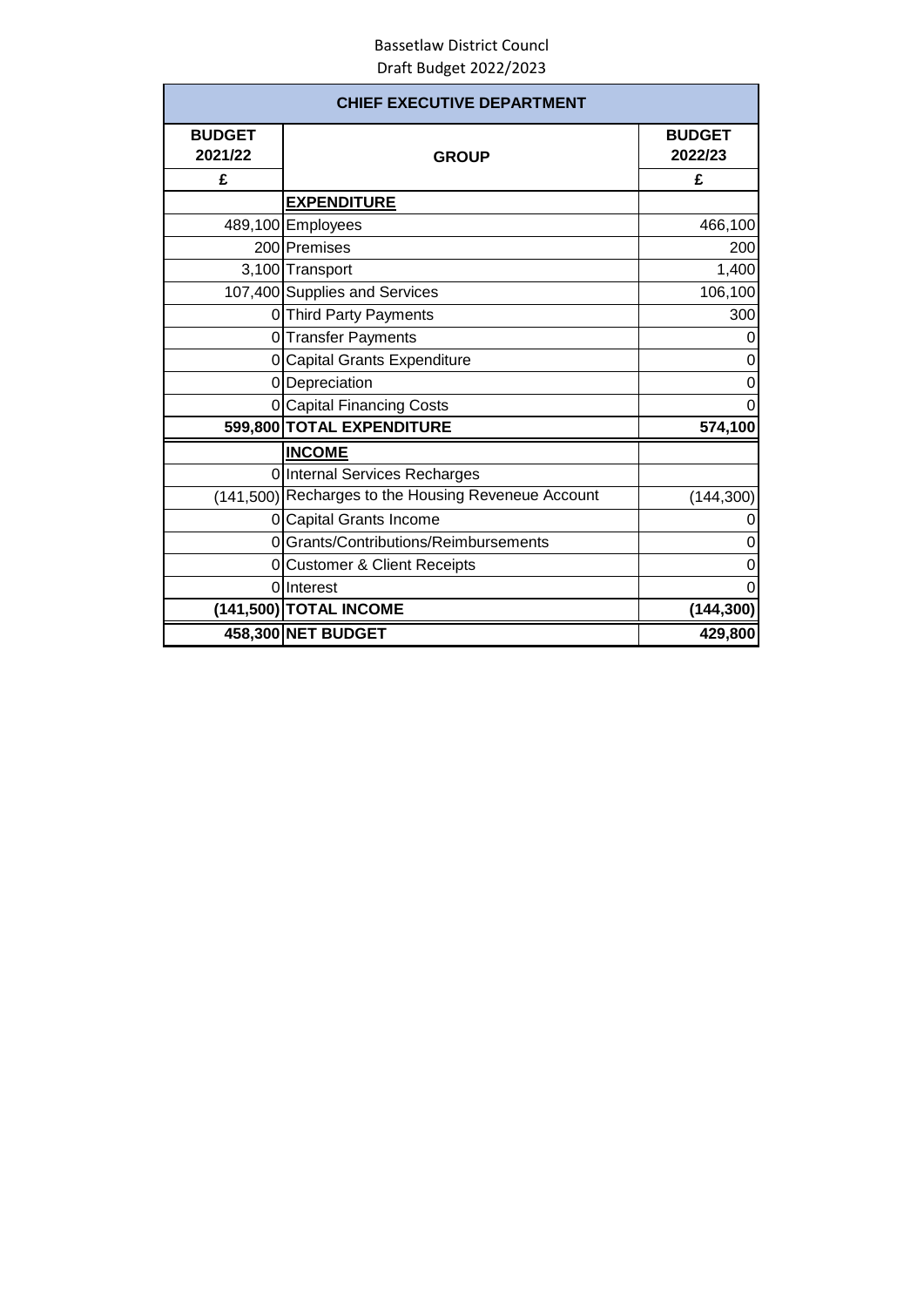|                          | <b>HUMAN RESOURCES</b>                             |                          |
|--------------------------|----------------------------------------------------|--------------------------|
| <b>BUDGET</b><br>2021/22 | <b>GROUP</b>                                       | <b>BUDGET</b><br>2022/23 |
| £                        |                                                    | £                        |
|                          | <b>EXPENDITURE</b>                                 |                          |
|                          | 369,500 Employees                                  | 436,800                  |
|                          | 0 Premises                                         | 0                        |
|                          | 300 Transport                                      | 300                      |
|                          | 74,600 Supplies and Services                       | 74,300                   |
|                          | 90,300 Third Party Payments                        | 100,800                  |
|                          | 0 Transfer Payments                                | 0                        |
|                          | 0 Capital Grants Expenditure                       | 0                        |
|                          | 0 Depreciation                                     | 0                        |
|                          | 0 Capital Financing Costs                          | $\Omega$                 |
|                          | 534,700 TOTAL EXPENDITURE                          | 612,200                  |
|                          | <b>INCOME</b>                                      |                          |
|                          | 0 Internal Services Recharges                      | 0                        |
|                          | (254,200) Recharges to the Housing Revenue Account | (253, 600)               |
|                          | 0 Capital Grants Income                            | 0                        |
|                          | 0 Grants/Contributions/Reimbursements              | 0                        |
|                          | 0 Customer & Client Receipts                       | 0                        |
|                          | <b>Olinterest</b>                                  | 0                        |
|                          | (254,200) TOTAL INCOME                             | (253, 600)               |
|                          | 280,500 NET BUDGET                                 | 358,600                  |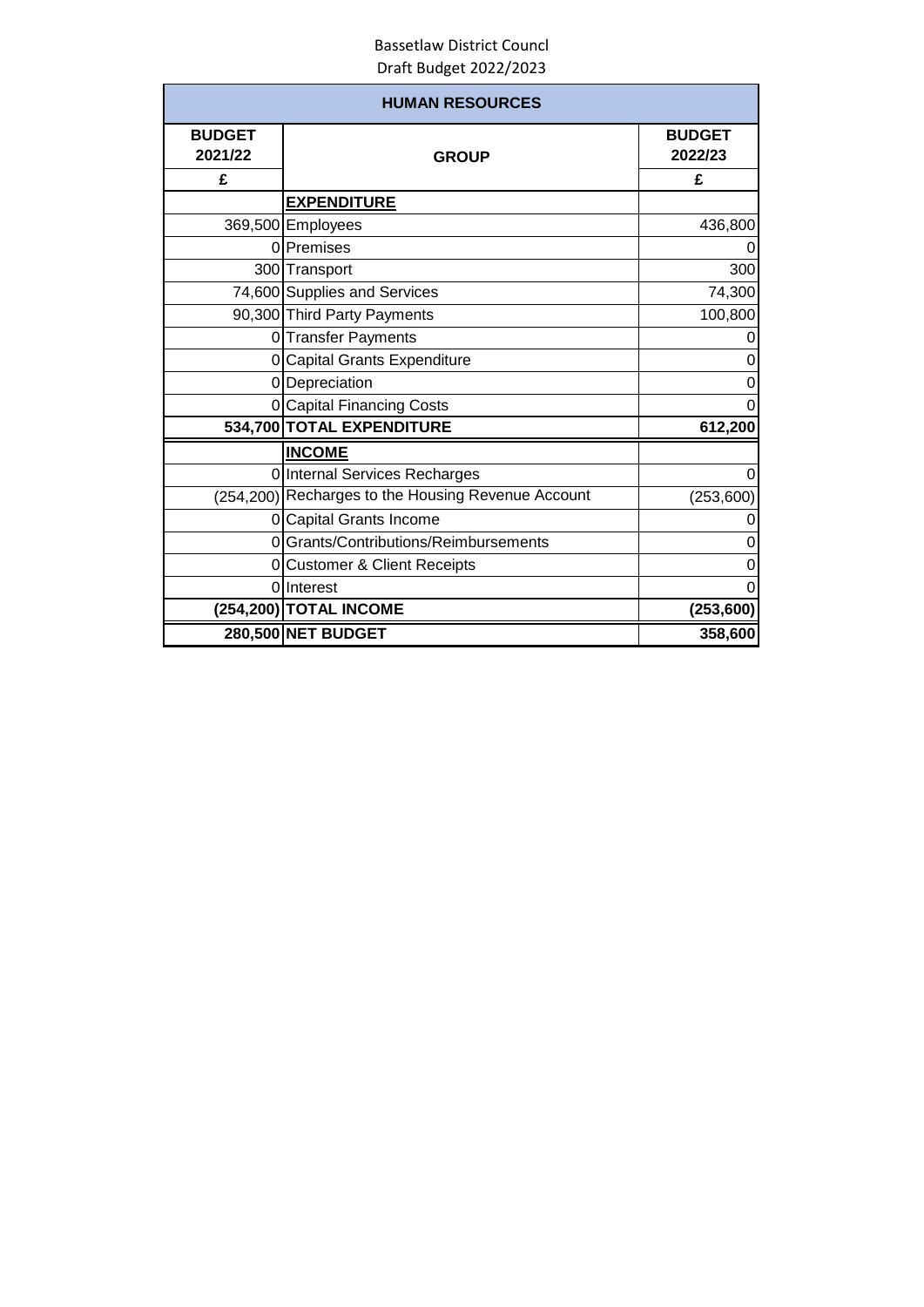|                          | <b>CORPORATE SERVICES</b>                             |                          |
|--------------------------|-------------------------------------------------------|--------------------------|
| <b>BUDGET</b><br>2021/22 | <b>GROUP</b>                                          | <b>BUDGET</b><br>2022/23 |
| £                        |                                                       | £                        |
|                          | <b>EXPENDITURE</b>                                    |                          |
|                          | 2,782,300 Employees                                   | 2,962,500                |
|                          | 13,900 Premises                                       | 20,100                   |
|                          | 26,800 Transport                                      | 23,200                   |
|                          | 1,288,100 Supplies and Services                       | 1,341,600                |
|                          | 79,100 Third Party Payments                           | 84,100                   |
|                          | 0 Transfer Payments                                   |                          |
|                          | 0 Capital Grants Expenditure                          |                          |
|                          | 81,300 Depreciation                                   | 81,300                   |
|                          | 0 Capital Financing Costs                             |                          |
|                          | 4,271,500 TOTAL EXPENDITURE                           | 4,512,800                |
|                          | <b>INCOME</b>                                         |                          |
|                          | 0 Internal Services Recharges                         | 0                        |
|                          | (1,359,000) Recharges to the Housing Reveneue Account | (1,386,200)              |
|                          | 0 Capital Grants Income                               | 0                        |
|                          | (16,900) Grants/Contributions/Reimbursements          | 0                        |
|                          | (342,700) Customer & Client Receipts                  | (325, 400)               |
|                          | Interest                                              |                          |
|                          | (1,718,600) TOTAL INCOME                              | (1,711,600)              |
|                          | 2,552,900 NET BUDGET                                  | 2,801,200                |
|                          |                                                       |                          |
|                          | <b>COMMUNITIES</b>                                    |                          |
| <b>BUDGET</b>            |                                                       | <b>BUDGET</b>            |
| 2021/22                  | <b>GROUP</b>                                          | 2022/23                  |
| £                        |                                                       | £                        |
|                          | <b>EXPENDITURE</b>                                    |                          |
|                          | 221,800 Employees                                     | 227,300                  |
|                          | Premises                                              |                          |
|                          | 4,500 Transport                                       | 4,500                    |
|                          | 31,900 Supplies and Services                          | 31,900                   |
|                          | 32,000 Third Party Payments                           | 32,000                   |
|                          | <b>Transfer Payments</b>                              |                          |
|                          | <b>Capital Grants Expenditure</b>                     |                          |
|                          | Depreciation                                          |                          |
|                          | <b>Capital Financing Costs</b>                        |                          |
|                          | 290,200 TOTAL EXPENDITURE                             | 295,700                  |
|                          | <b>INCOME</b>                                         |                          |
|                          | <b>Internal Services Recharges</b>                    |                          |
| (144, 500)               | Recharges to the Housing Reveneue Account             | (147, 400)               |
|                          | Capital Grants Income                                 |                          |
|                          | Grants/Contributions/Reimbursements                   |                          |
|                          | <b>Customer &amp; Client Receipts</b>                 |                          |
|                          | Interest                                              |                          |
|                          | (144,500) TOTAL INCOME                                | (147, 400)               |
|                          |                                                       |                          |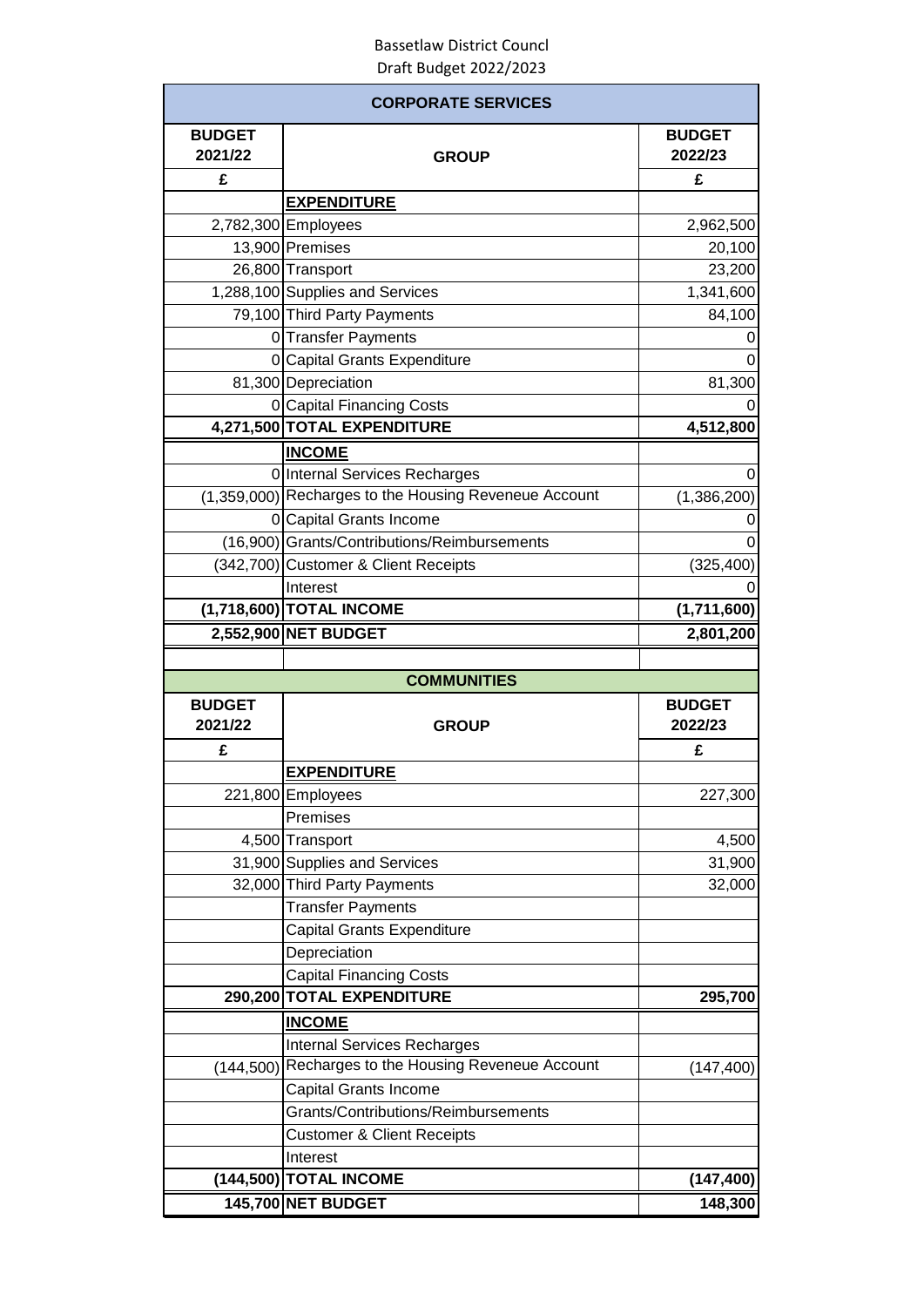|                          | <b>DEMOCRATIC REPRESENTATION &amp; SUPPORT</b> |                                                                                       |
|--------------------------|------------------------------------------------|---------------------------------------------------------------------------------------|
| <b>BUDGET</b><br>2021/22 | <b>GROUP</b>                                   | <b>BUDGET</b><br>2022/23                                                              |
| £                        |                                                | £                                                                                     |
|                          | <b>EXPENDITURE</b>                             |                                                                                       |
|                          | 176,800 Employees                              | 177,500                                                                               |
|                          | 400 Premises                                   | 400                                                                                   |
|                          | 10,600 Transport                               | 8,000                                                                                 |
|                          | 398,900 Supplies and Services                  | 397,100                                                                               |
|                          | 600 Third Party Payments                       | 600                                                                                   |
|                          | <b>Transfer Payments</b>                       |                                                                                       |
|                          | <b>Capital Grants Expenditure</b>              |                                                                                       |
|                          | Depreciation                                   |                                                                                       |
|                          | <b>Capital Financing Costs</b>                 |                                                                                       |
|                          | 587,300 TOTAL EXPENDITURE                      | 583,600                                                                               |
|                          | <b>INCOME</b>                                  |                                                                                       |
|                          | <b>Internal Services Recharges</b>             |                                                                                       |
|                          | Recharges to the Housing Reveneue Account      |                                                                                       |
|                          | Capital Grants Income                          |                                                                                       |
|                          | Grants/Contributions/Reimbursements            |                                                                                       |
|                          | (1,000) Customer & Client Receipts             | (900)                                                                                 |
|                          | Interest                                       |                                                                                       |
|                          | (1,000) TOTAL INCOME                           | (900)                                                                                 |
|                          | 586,300 NET BUDGET                             | 582,700                                                                               |
|                          |                                                |                                                                                       |
|                          | <b>ELECTIONS</b>                               |                                                                                       |
| <b>BUDGET</b>            |                                                | <b>BUDGET</b>                                                                         |
| 2021/22                  | <b>GROUP</b>                                   | 2022/23                                                                               |
| £                        |                                                | £                                                                                     |
|                          | <b>EXPENDITURE</b>                             |                                                                                       |
|                          | 66,300 Employees                               |                                                                                       |
|                          |                                                |                                                                                       |
|                          |                                                |                                                                                       |
|                          | Premises                                       |                                                                                       |
|                          | 700 Transport                                  |                                                                                       |
|                          | 106,600 Supplies and Services                  |                                                                                       |
|                          | <b>Third Party Payments</b>                    |                                                                                       |
|                          | <b>Transfer Payments</b>                       |                                                                                       |
|                          | <b>Capital Grants Expenditure</b>              |                                                                                       |
|                          | 1,000 Depreciation                             |                                                                                       |
|                          | <b>Capital Financing Costs</b>                 |                                                                                       |
|                          | 174,600 TOTAL EXPENDITURE                      |                                                                                       |
|                          | <b>INCOME</b>                                  |                                                                                       |
|                          | <b>Internal Services Recharges</b>             |                                                                                       |
|                          | Recharges to the Housing Reveneue Account      |                                                                                       |
|                          | <b>Capital Grants Income</b>                   |                                                                                       |
|                          | Grants/Contributions/Reimbursements            |                                                                                       |
|                          | (2,000) Customer & Client Receipts             |                                                                                       |
|                          | Interest                                       |                                                                                       |
|                          | (2,000) TOTAL INCOME<br>172,600 NET BUDGET     | 67,600<br>2,000<br>200<br>87,100<br>1,000<br>157,900<br>(2,000)<br>(2,000)<br>155,900 |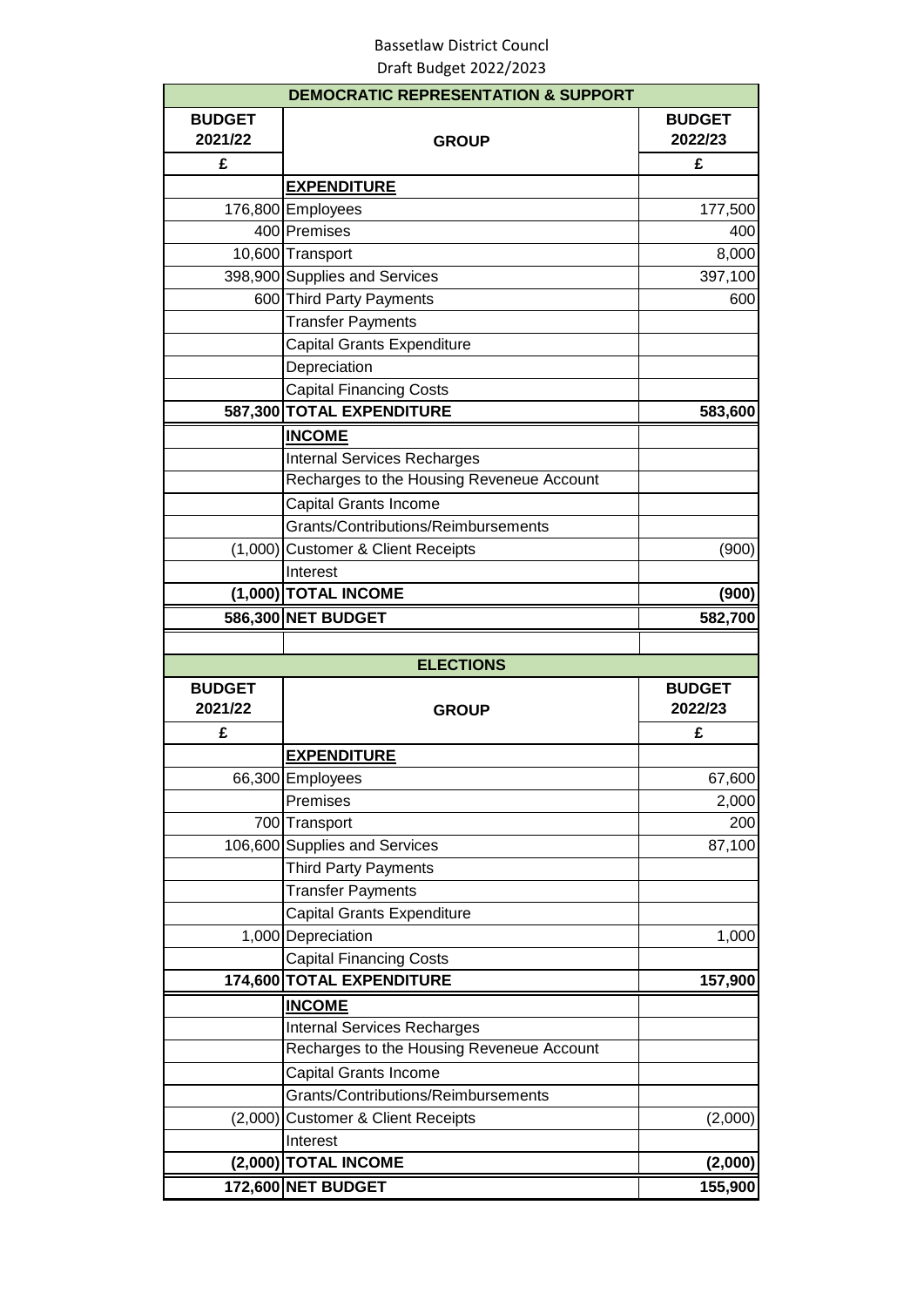|                          | <b>FRONT LINE SERVICES</b>                          |                          |
|--------------------------|-----------------------------------------------------|--------------------------|
| <b>BUDGET</b><br>2021/22 | <b>GROUP</b>                                        | <b>BUDGET</b><br>2022/23 |
| £                        |                                                     | £                        |
|                          | <b>EXPENDITURE</b>                                  |                          |
|                          | 742,500 Employees                                   | 761,300                  |
|                          | 10,300 Premises                                     | 10,300                   |
|                          | 3,700 Transport                                     | 3,700                    |
|                          | 83,700 Supplies and Services                        | 148,700                  |
|                          | 1,500 Third Party Payments                          | 1,500                    |
|                          | <b>Transfer Payments</b>                            |                          |
|                          | <b>Capital Grants Expenditure</b>                   |                          |
|                          | Depreciation                                        |                          |
|                          | <b>Capital Financing Costs</b>                      |                          |
|                          | 841,700 TOTAL EXPENDITURE                           | 925,500                  |
|                          | <b>INCOME</b>                                       |                          |
|                          | <b>Internal Services Recharges</b>                  |                          |
|                          | (609,500) Recharges to the Housing Reveneue Account | (621, 700)               |
|                          | <b>Capital Grants Income</b>                        |                          |
|                          | (16,900) Grants/Contributions/Reimbursements        |                          |
|                          | (2,900) Customer & Client Receipts                  | (2,900)                  |
|                          | Interest                                            |                          |
|                          | (629,300) TOTAL INCOME                              | (624, 600)               |
|                          | 212,400 NET BUDGET                                  | 300,900                  |
|                          |                                                     |                          |
|                          | <b>GENERAL ADMIN &amp; SUPPORT</b>                  |                          |
| <b>BUDGET</b>            |                                                     | <b>BUDGET</b>            |
| 2021/22                  | <b>GROUP</b>                                        | 2022/23                  |
| £                        |                                                     | £                        |
|                          | <b>EXPENDITURE</b>                                  |                          |
|                          |                                                     |                          |
|                          |                                                     |                          |
|                          | 52,200 Employees                                    | 53,300                   |
|                          | Premises                                            |                          |
|                          | Transport                                           |                          |
|                          | 16,000 Supplies and Services                        | 16,000                   |
|                          | Third Party Payments                                |                          |
|                          | <b>Transfer Payments</b>                            |                          |
|                          | Capital Grants Expenditure                          |                          |
|                          | Depreciation                                        |                          |
|                          | <b>Capital Financing Costs</b>                      |                          |
|                          | 68,200 TOTAL EXPENDITURE                            | 69,300                   |
|                          | <b>INCOME</b>                                       |                          |
|                          | <b>Internal Services Recharges</b>                  |                          |
|                          | (23,700) Recharges to the Housing Reveneue Account  | (24, 200)                |
|                          | Capital Grants Income                               |                          |
|                          | Grants/Contributions/Reimbursements                 |                          |
|                          | (4,500) Customer & Client Receipts                  | (4,700)                  |
|                          | Interest                                            |                          |
|                          | (28,200) TOTAL INCOME<br>40,000 NET BUDGET          | (28, 900)<br>40,400      |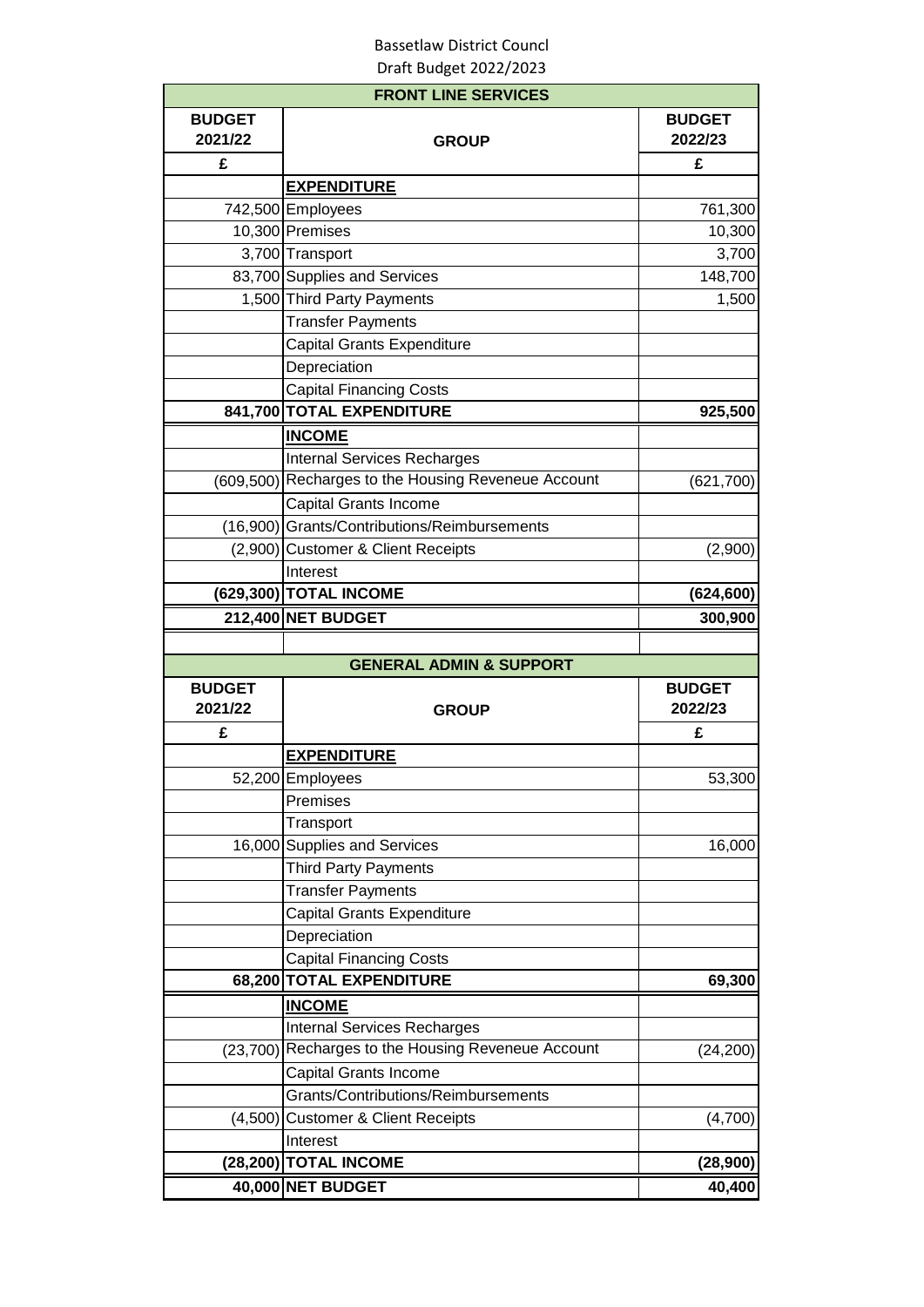|                          | <b>GIS</b>                                         |                          |
|--------------------------|----------------------------------------------------|--------------------------|
| <b>BUDGET</b><br>2021/22 | <b>GROUP</b>                                       | <b>BUDGET</b><br>2022/23 |
| £                        |                                                    | £                        |
|                          | <b>EXPENDITURE</b>                                 |                          |
|                          | 252,100 Employees                                  | 260,400                  |
|                          | Premises                                           | 3,400                    |
|                          | 800 Transport                                      | 800                      |
|                          | 21,200 Supplies and Services                       | 21,200                   |
|                          | 30,000 Third Party Payments                        | 35,000                   |
|                          | <b>Transfer Payments</b>                           |                          |
|                          | Capital Grants Expenditure                         |                          |
|                          | Depreciation                                       |                          |
|                          | <b>Capital Financing Costs</b>                     |                          |
|                          | 304,100 TOTAL EXPENDITURE                          | 320,800                  |
|                          | <b>INCOME</b>                                      |                          |
|                          | <b>Internal Services Recharges</b>                 |                          |
|                          | (49,200) Recharges to the Housing Reveneue Account | (50, 200)                |
|                          | Capital Grants Income                              |                          |
|                          | Grants/Contributions/Reimbursements                |                          |
|                          | (13,000) Customer & Client Receipts                | (11, 400)                |
|                          | Interest                                           |                          |
|                          | (62,200) TOTAL INCOME                              | (61, 600)                |
|                          | 241,900 NET BUDGET                                 | 259,200                  |
|                          |                                                    |                          |
|                          | <b>HEAD OF CORPORATE SERVICES</b>                  |                          |
| <b>BUDGET</b><br>2021/22 | <b>GROUP</b>                                       | <b>BUDGET</b><br>2022/23 |
| £                        |                                                    | £                        |
|                          | <b>EXPENDITURE</b>                                 |                          |
|                          | 97,300 Employees                                   | 99,800                   |
|                          | Premises                                           |                          |
|                          | 800 Transport                                      | 800                      |
|                          | 8,400 Supplies and Services                        | 8,400                    |
|                          | <b>Third Party Payments</b>                        |                          |
|                          | <b>Transfer Payments</b>                           |                          |
|                          | Capital Grants Expenditure                         |                          |
|                          | Depreciation                                       |                          |
|                          | <b>Capital Financing Costs</b>                     |                          |
|                          | 106,500 TOTAL EXPENDITURE                          | 109,000                  |
|                          | <b>INCOME</b>                                      |                          |
|                          | <b>Internal Services Recharges</b>                 |                          |
| (11,800)                 | Recharges to the Housing Reveneue Account          | (12,000)                 |
|                          | Capital Grants Income                              |                          |
|                          | Grants/Contributions/Reimbursements                |                          |
|                          | <b>Customer &amp; Client Receipts</b>              |                          |
|                          | Interest                                           |                          |
|                          | (11,800) TOTAL INCOME                              | (12,000)                 |
|                          | 94,700 NET BUDGET                                  | 97,000                   |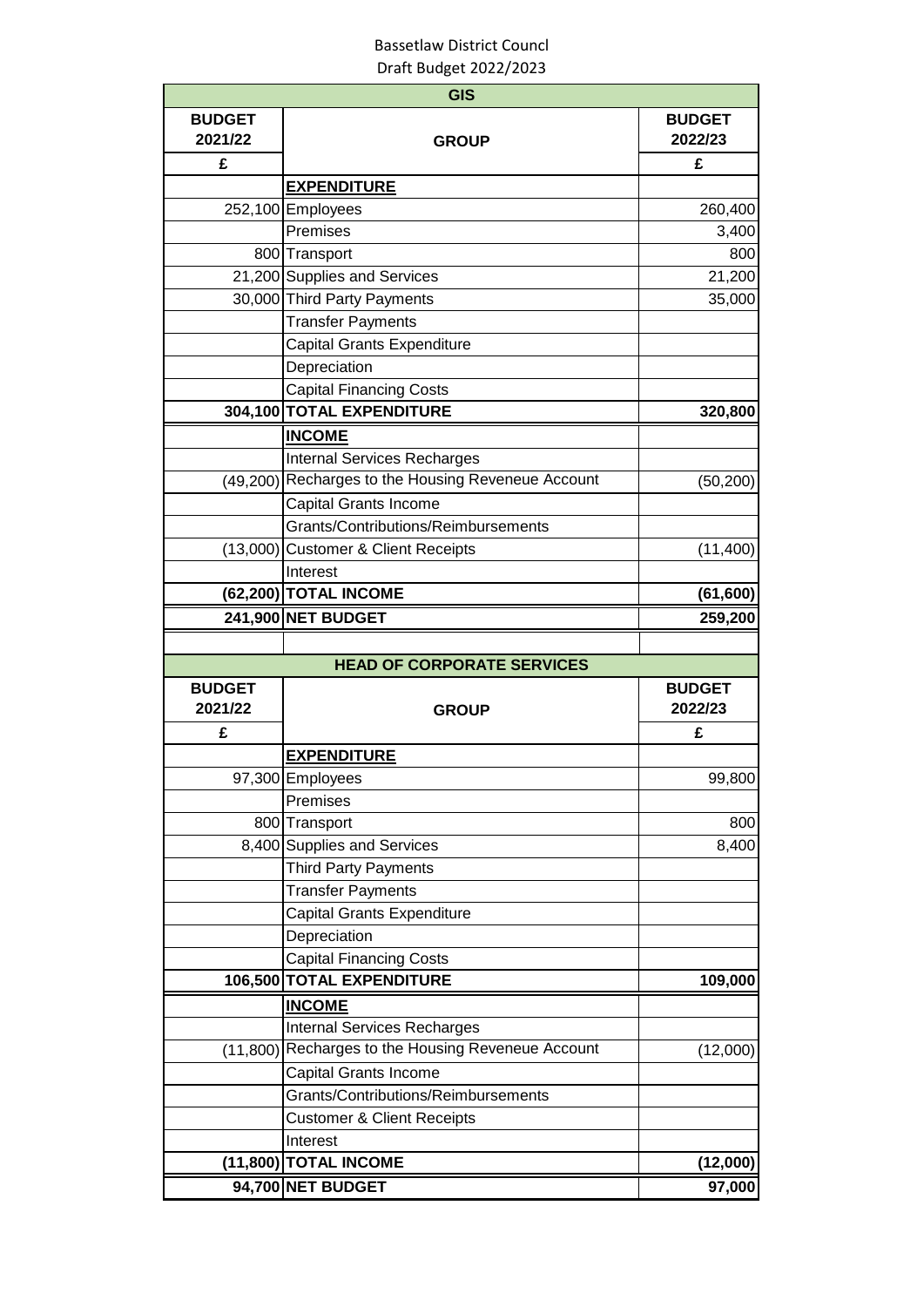|                          | <b>IT SERVICES</b>                                  |                          |
|--------------------------|-----------------------------------------------------|--------------------------|
| <b>BUDGET</b><br>2021/22 | <b>GROUP</b>                                        | <b>BUDGET</b><br>2022/23 |
| £                        |                                                     | £                        |
|                          | <b>EXPENDITURE</b>                                  |                          |
|                          | 463,200 Employees                                   | 478,800                  |
|                          | 3,200 Premises                                      | 4,000                    |
|                          | 800 Transport                                       | 300                      |
|                          | 536,300 Supplies and Services                       | 536,300                  |
|                          | 15,000 Third Party Payments                         | 15,000                   |
|                          | <b>Transfer Payments</b>                            |                          |
|                          | Capital Grants Expenditure                          |                          |
|                          | 80,300 Depreciation                                 | 80,300                   |
|                          | <b>Capital Financing Costs</b>                      |                          |
|                          | 1,098,800 TOTAL EXPENDITURE                         | 1,114,700                |
|                          | <b>INCOME</b>                                       |                          |
|                          | <b>Internal Services Recharges</b>                  |                          |
|                          | (378,300) Recharges to the Housing Reveneue Account | (385,900)                |
|                          | Capital Grants Income                               |                          |
|                          | Grants/Contributions/Reimbursements                 |                          |
|                          | <b>Customer &amp; Client Receipts</b>               |                          |
|                          | Interest                                            |                          |
|                          | (378,300) TOTAL INCOME                              | (385, 900)               |
|                          | 720,500 NET BUDGET                                  | 728,800                  |
|                          |                                                     |                          |
|                          | <b>LAND CHARGES</b>                                 |                          |
| <b>BUDGET</b><br>2021/22 | <b>GROUP</b>                                        | <b>BUDGET</b><br>2022/23 |
| £                        |                                                     | £                        |
|                          | <b>EXPENDITURE</b>                                  |                          |
|                          | 13,000 Employees                                    | 13,300                   |
|                          | Premises                                            |                          |
|                          | 100 Transport                                       | 100                      |
|                          | 34,000 Supplies and Services                        | 43,700                   |
|                          | <b>Third Party Payments</b>                         |                          |
|                          | <b>Transfer Payments</b>                            |                          |
|                          | <b>Capital Grants Expenditure</b>                   |                          |
|                          | Depreciation                                        |                          |
|                          | <b>Capital Financing Costs</b>                      |                          |
|                          | 47,100 TOTAL EXPENDITURE                            | 57,100                   |
|                          | <b>INCOME</b>                                       |                          |
|                          | <b>Internal Services Recharges</b>                  |                          |
|                          | Recharges to the Housing Reveneue Account           |                          |
|                          | Capital Grants Income                               |                          |
|                          | Grants/Contributions/Reimbursements                 |                          |
|                          | (83,700) Customer & Client Receipts                 | (87,000)                 |
|                          | Interest                                            |                          |
|                          |                                                     |                          |
|                          | (83,700) TOTAL INCOME<br>(36,600) NET BUDGET        | (87,000)<br>(29, 900)    |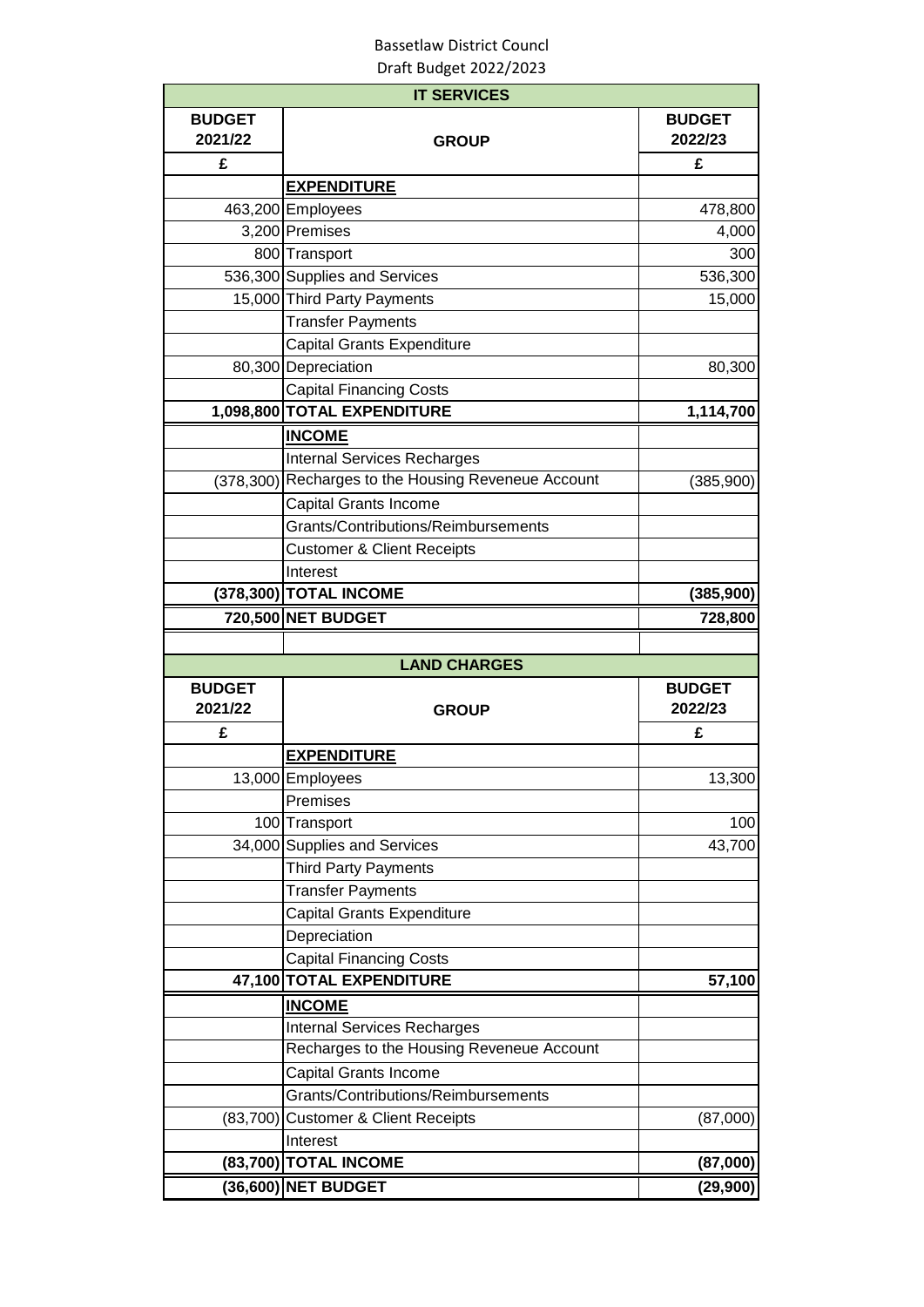|                          | <b>LEGAL &amp; LICENSING</b>                        |                                  |
|--------------------------|-----------------------------------------------------|----------------------------------|
| <b>BUDGET</b><br>2021/22 | <b>GROUP</b>                                        | <b>BUDGET</b><br>2022/23         |
| £                        |                                                     | £                                |
|                          | <b>EXPENDITURE</b>                                  |                                  |
|                          | 379,500 Employees                                   | 451,300                          |
|                          | Premises                                            |                                  |
|                          | 2,800 Transport                                     | 2,800                            |
|                          | 43,100 Supplies and Services                        | 43,200                           |
|                          | Third Party Payments                                |                                  |
|                          | <b>Transfer Payments</b>                            |                                  |
|                          | Capital Grants Expenditure                          |                                  |
|                          | Depreciation                                        |                                  |
|                          | <b>Capital Financing Costs</b>                      |                                  |
|                          | 425,400 TOTAL EXPENDITURE                           | 497,300                          |
|                          | <b>INCOME</b>                                       |                                  |
|                          | <b>Internal Services Recharges</b>                  |                                  |
|                          | (41,300) Recharges to the Housing Reveneue Account  | (42,100)                         |
|                          | <b>Capital Grants Income</b>                        |                                  |
|                          | Grants/Contributions/Reimbursements                 |                                  |
|                          | (235,600) Customer & Client Receipts                | (216, 500)                       |
|                          | Interest                                            |                                  |
|                          | (276,900) TOTAL INCOME                              | (258, 600)                       |
|                          | 148,500 NET BUDGET                                  | 238,700                          |
|                          |                                                     |                                  |
|                          | <b>POLICY, COMMUNICATIONS &amp; PUBLICITY</b>       |                                  |
|                          |                                                     |                                  |
|                          |                                                     |                                  |
| <b>BUDGET</b>            |                                                     | <b>BUDGET</b><br>2022/23         |
| 2021/22                  | <b>GROUP</b>                                        |                                  |
| £                        |                                                     | £                                |
|                          | <b>EXPENDITURE</b>                                  |                                  |
|                          | 317,600 Employees                                   |                                  |
|                          | Premises                                            |                                  |
|                          | 2,000 Transport                                     | 2,000                            |
|                          | 8,000 Supplies and Services                         | 8,000                            |
|                          | <b>Third Party Payments</b>                         |                                  |
|                          | <b>Transfer Payments</b>                            |                                  |
|                          | Capital Grants Expenditure                          |                                  |
|                          | Depreciation                                        |                                  |
|                          | <b>Capital Financing Costs</b>                      |                                  |
|                          | 327,600 TOTAL EXPENDITURE                           | 381,900                          |
|                          | <b>INCOME</b>                                       |                                  |
|                          | <b>Internal Services Recharges</b>                  |                                  |
|                          | (100,700) Recharges to the Housing Reveneue Account | (102, 700)                       |
|                          | Capital Grants Income                               |                                  |
|                          | Grants/Contributions/Reimbursements                 |                                  |
|                          | <b>Customer &amp; Client Receipts</b>               |                                  |
|                          | Interest                                            |                                  |
|                          | (100,700) TOTAL INCOME<br><b>226,900 NET BUDGET</b> | 371,900<br>(102, 700)<br>279,200 |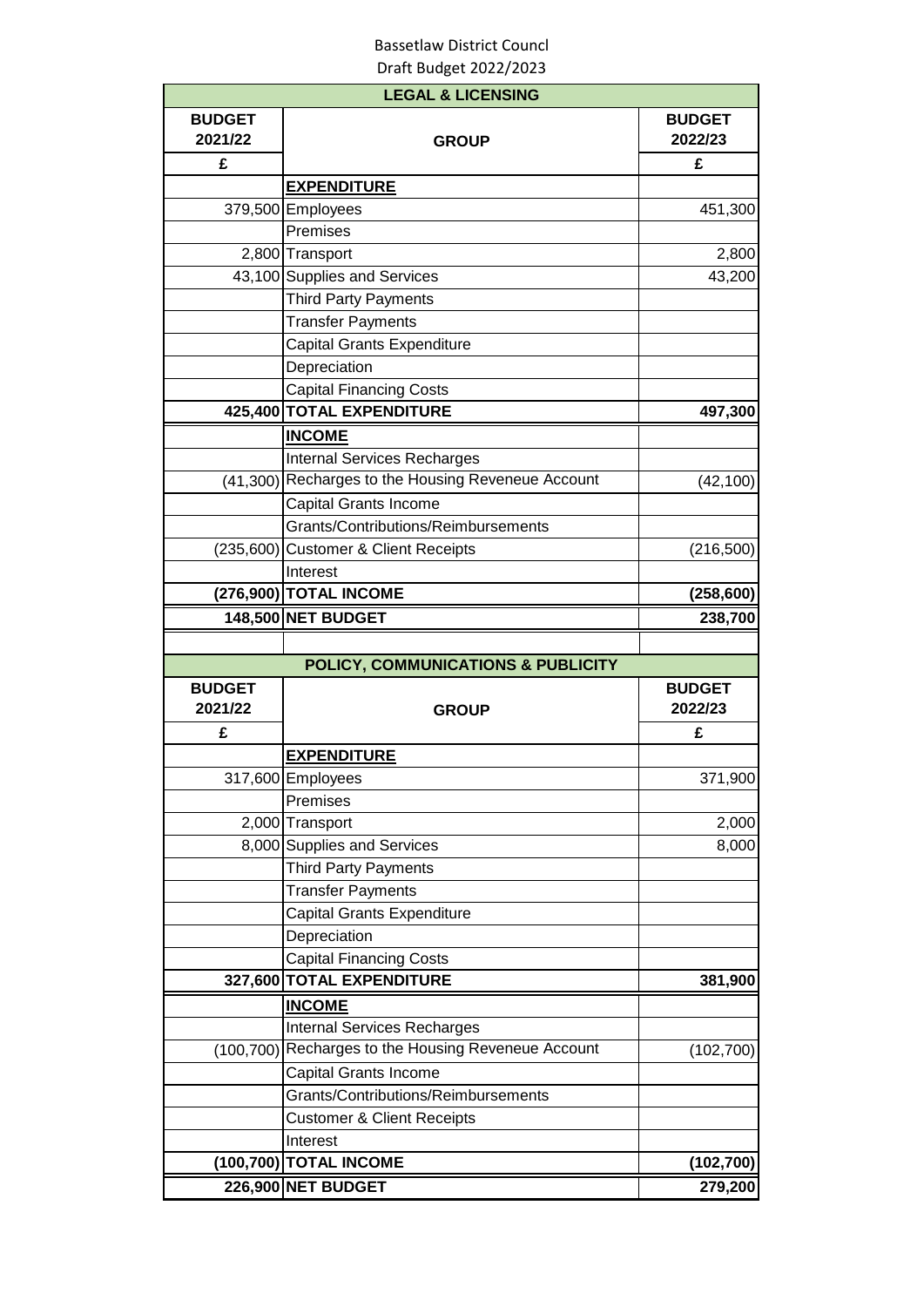| <b>FINANCE, PROPERTY &amp; REVENUE SERVICES</b> |                                                      |                          |  |  |
|-------------------------------------------------|------------------------------------------------------|--------------------------|--|--|
| <b>BUDGET</b><br>2021/22                        | <b>GROUP</b>                                         | <b>BUDGET</b><br>2022/23 |  |  |
| £                                               |                                                      | £                        |  |  |
|                                                 | <b>EXPENDITURE</b>                                   |                          |  |  |
|                                                 | 4,067,400 Employees                                  | 4,109,600                |  |  |
| 1,202,000 Premises                              |                                                      | 1,172,000                |  |  |
|                                                 | 24,000 Transport                                     | 20,700                   |  |  |
|                                                 | 843,400 Supplies and Services                        | 814,400                  |  |  |
|                                                 | 681,100 Third Party Payments                         | 684,900                  |  |  |
|                                                 | 18,590,000 Transfer Payments                         | 17,709,800               |  |  |
|                                                 | 0 Capital Grants Expenditure                         |                          |  |  |
|                                                 | 414,100 Depreciation                                 | 414,100                  |  |  |
|                                                 | 0 Capital Financing Costs                            |                          |  |  |
|                                                 | 25,822,000 TOTAL EXPENDITURE                         | 24,925,500               |  |  |
|                                                 | <b>INCOME</b>                                        |                          |  |  |
|                                                 | 0 Internal Services Recharges                        |                          |  |  |
|                                                 | (1,199,400) Recharges to the Housing Revenue Account | (1,882,900)              |  |  |
|                                                 | 0 Capital Grants Income                              |                          |  |  |
|                                                 | (19,923,600) Grants/Contributions/Reimbursements     | (17, 848, 900)           |  |  |
|                                                 | (2,139,300) Customer & Client Receipts               | (2, 281, 300)            |  |  |
|                                                 | 0 Interest                                           |                          |  |  |
|                                                 | (23,262,300) TOTAL INCOME                            | (22,013,100)             |  |  |
|                                                 | 2,559,700 NET BUDGET                                 | 2,912,400                |  |  |
|                                                 |                                                      |                          |  |  |
|                                                 | <b>FINANCIAL SERVICES</b>                            |                          |  |  |
| <b>BUDGET</b><br>2021/22                        | <b>GROUP</b>                                         | <b>BUDGET</b><br>2022/23 |  |  |
| £                                               |                                                      | £                        |  |  |
|                                                 | <b>EXPENDITURE</b>                                   |                          |  |  |
|                                                 | 1,956,800 Employees                                  | 1,976,500                |  |  |
|                                                 | 0 Premises                                           |                          |  |  |
|                                                 |                                                      |                          |  |  |
|                                                 |                                                      |                          |  |  |
|                                                 | 4,100 Transport                                      | 1,000                    |  |  |
|                                                 | 380,000 Supplies and Services                        | 348,200                  |  |  |
|                                                 | 177,900 Third Party Payments                         | 181,000                  |  |  |
|                                                 | 0 Transfer Payments                                  | 0                        |  |  |
|                                                 | 0 Capital Grants Expenditure                         | 0                        |  |  |
|                                                 | 5,100 Depreciation                                   | 5,100                    |  |  |
|                                                 | 0 Capital Financing Costs                            |                          |  |  |
|                                                 | 2,523,900 TOTAL EXPENDITURE                          | 2,511,800                |  |  |
|                                                 | <b>INCOME</b>                                        |                          |  |  |
|                                                 | 0 Internal Services Recharges                        | 0                        |  |  |
| (719, 100)                                      | Recharges to the Housing Revenue Account             | (1,356,600)              |  |  |
|                                                 | 0 Capital Grants Income                              | 0                        |  |  |
|                                                 | (613,000) Grants/Contributions/Reimbursements        | 0                        |  |  |
| (4,800)                                         | <b>Customer &amp; Client Receipts</b>                | (4,200)                  |  |  |
|                                                 | Interest                                             |                          |  |  |
|                                                 | (1,336,900) TOTAL INCOME<br>1,187,000 NET BUDGET     | (1,360,800)<br>1,151,000 |  |  |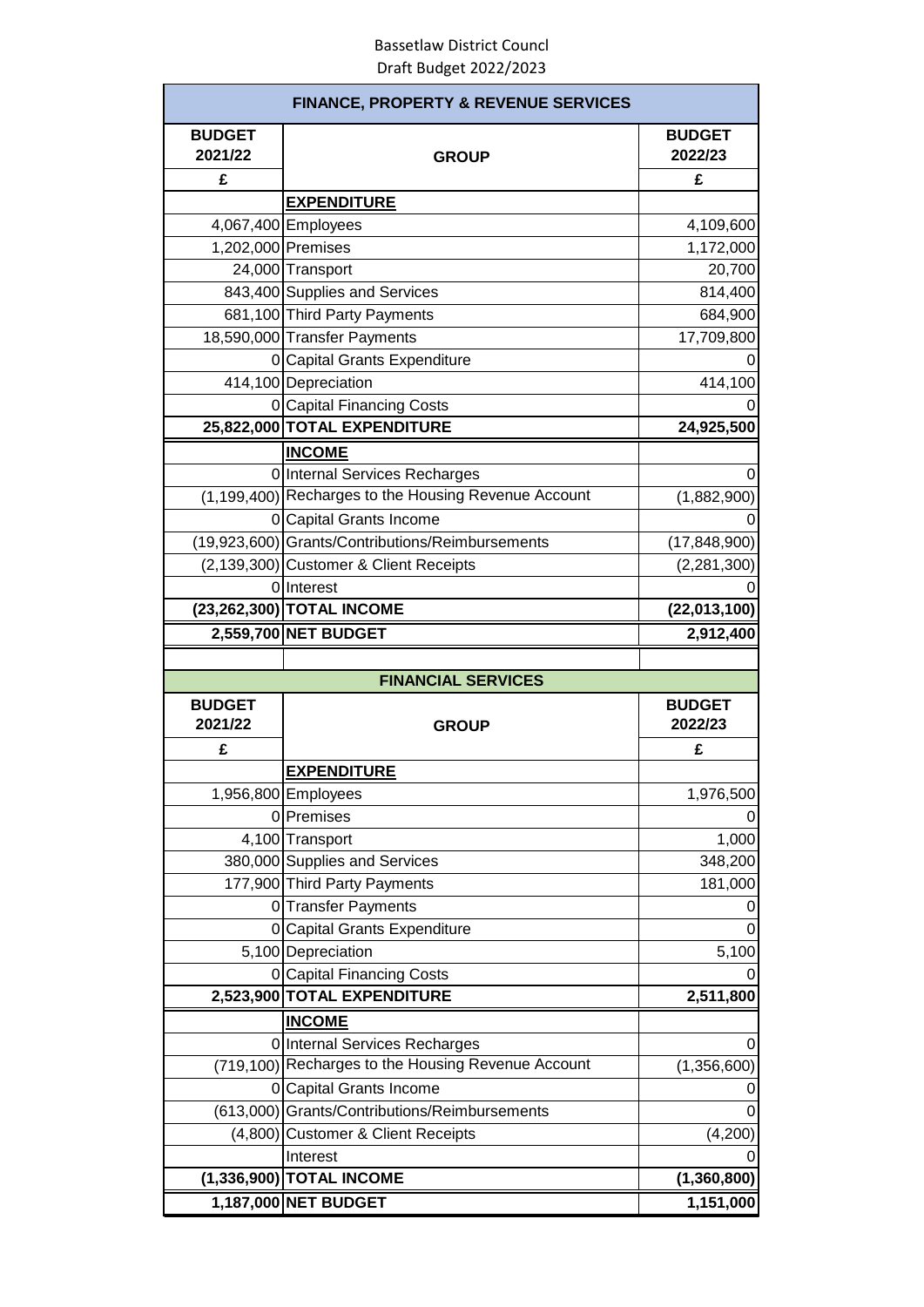|                          | <b>FINANCE - HEAD OF FINANCE</b>                   |                                     |
|--------------------------|----------------------------------------------------|-------------------------------------|
| <b>BUDGET</b><br>2021/22 | <b>GROUP</b>                                       | <b>BUDGET</b><br>2022/23            |
| £                        |                                                    | £                                   |
|                          | <b>EXPENDITURE</b>                                 |                                     |
|                          | 106,800 Employees                                  | 99,900                              |
|                          | 0 Premises                                         | 10,200                              |
|                          | 400 Transport                                      | 200                                 |
|                          | 6,200 Supplies and Services                        | 6,000                               |
|                          | 0 Third Party Payments                             | 0                                   |
|                          | 0 Transfer Payments                                | 0                                   |
|                          | 0 Capital Grants Expenditure                       | $\mathbf 0$                         |
|                          | 0 Depreciation                                     | 0                                   |
|                          | 0 Capital Financing Costs                          | $\overline{0}$                      |
|                          | 113,400 TOTAL EXPENDITURE                          | 116,300                             |
|                          | <b>INCOME</b>                                      |                                     |
|                          | 0 Internal Services Recharges                      | 0                                   |
|                          | (38,800) Recharges to the Housing Revenue Account  | (39,600)                            |
|                          | 0 Capital Grants Income                            | O                                   |
|                          | 0 Grants/Contributions/Reimbursements              | 0                                   |
|                          | 0 Customer & Client Receipts                       | 0                                   |
|                          | 0 Interest                                         | 0                                   |
|                          | (38,800) TOTAL INCOME                              | (39, 600)                           |
|                          | 74,600 NET BUDGET                                  | 76,700                              |
|                          |                                                    |                                     |
|                          | <b>PROPERTY</b>                                    |                                     |
| <b>BUDGET</b><br>2021/22 | <b>GROUP</b>                                       | <b>BUDGET</b>                       |
|                          |                                                    | 2022/23                             |
| £                        |                                                    | £                                   |
|                          | <b>EXPENDITURE</b>                                 |                                     |
|                          | 715,900 Employees                                  |                                     |
|                          | 1,202,000 Premises                                 | 1,161,800                           |
|                          | 13,400 Transport                                   | 14,000                              |
|                          | 227,500 Supplies and Services                      | 226,400                             |
|                          | 426,200 Third Party Payments                       | 417,200                             |
|                          | 0 Transfer Payments                                |                                     |
|                          | 0 Capital Grants Expenditure                       |                                     |
|                          | 409,000 Depreciation                               | 409,000                             |
|                          | 0 Capital Financing Costs                          |                                     |
|                          | 2,994,000 TOTAL EXPENDITURE                        | 2,955,800                           |
|                          | <b>INCOME</b>                                      |                                     |
|                          | 0 Internal Services Recharges                      | $\theta$                            |
|                          | (222,400) Recharges to the Housing Revenue Account | (263, 200)                          |
|                          | 0 Capital Grants Income                            |                                     |
|                          | (35,700) Grants/Contributions/Reimbursements       | (23,000)                            |
|                          | (1,832,500) Customer & Client Receipts             | (1,573,900)                         |
|                          | Interest                                           |                                     |
|                          | (2,090,600) TOTAL INCOME<br>903,400 NET BUDGET     | 727,400<br>(1,860,100)<br>1,095,700 |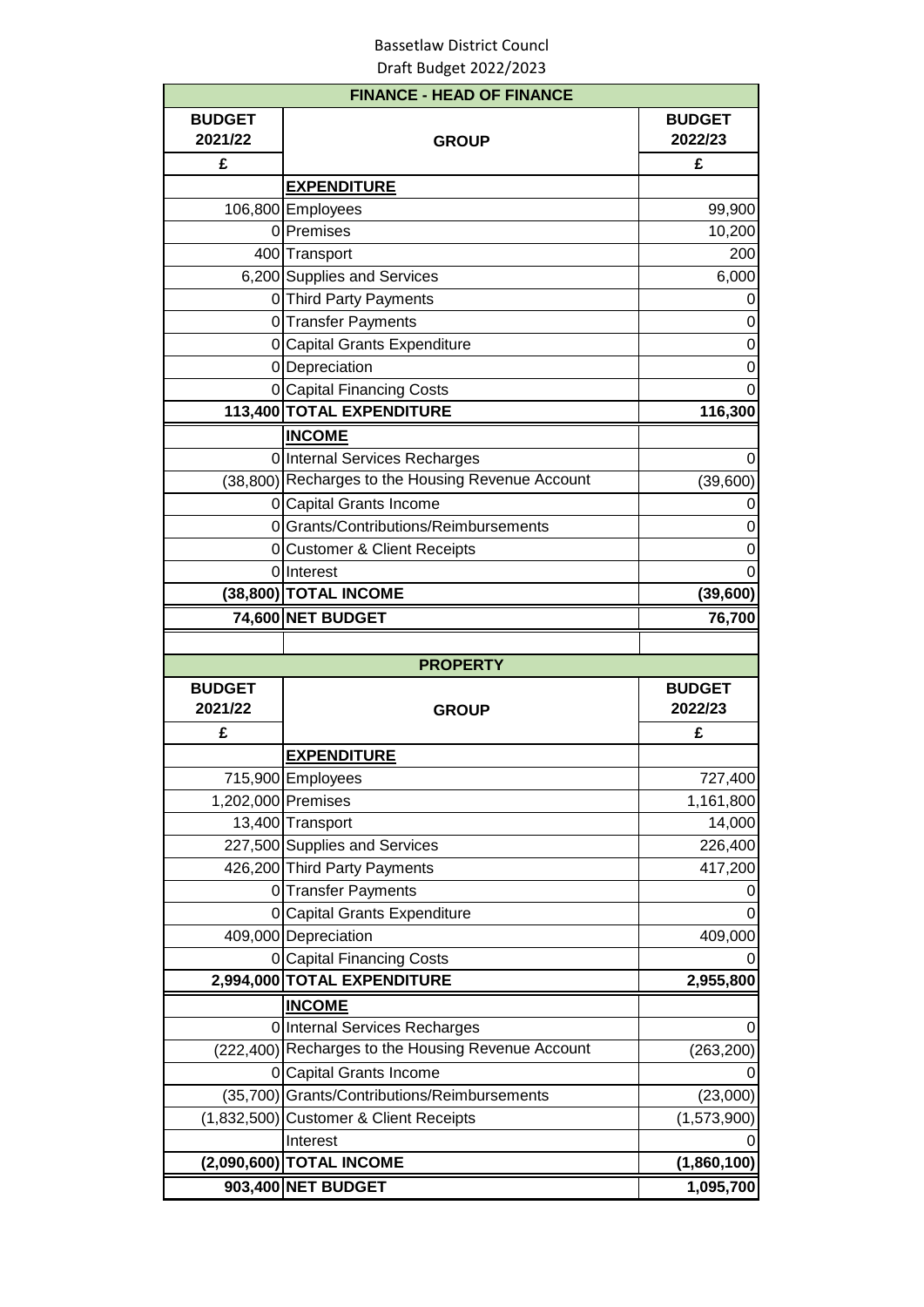|                          | <b>REVENUES - HOUSING BENEFITS</b>                 |                          |
|--------------------------|----------------------------------------------------|--------------------------|
| <b>BUDGET</b><br>2021/22 | <b>GROUP</b>                                       | <b>BUDGET</b><br>2022/23 |
| £                        |                                                    | £                        |
|                          | <b>EXPENDITURE</b>                                 |                          |
|                          | 834,600 Employees                                  | 834,800                  |
|                          | 0 Premises                                         |                          |
|                          | 1,600 Transport                                    | 1,300                    |
|                          | 119,500 Supplies and Services                      | 124,000                  |
|                          | 26,800 Third Party Payments                        | 35,800                   |
|                          | 18,590,000 Transfer Payments                       | 17,709,800               |
|                          | 0 Capital Grants Expenditure                       |                          |
|                          | 0 Depreciation                                     | 0                        |
|                          | 0 Capital Financing Costs                          | 0                        |
|                          | 19,572,500 TOTAL EXPENDITURE                       | 18,705,700               |
|                          | <b>INCOME</b>                                      |                          |
|                          | 0 Internal Services Recharges                      |                          |
|                          | (219,100) Recharges to the Housing Revenue Account | (223, 500)               |
|                          | 0 Capital Grants Income                            |                          |
|                          | (19,052,600) Grants/Contributions/Reimbursements   | (17, 630, 700)           |
|                          | (5,400) Customer & Client Receipts                 | (379, 500)               |
|                          | Interest                                           |                          |
|                          | (19,277,100) TOTAL INCOME                          | (18, 233, 700)           |
|                          | 295,400 NET BUDGET                                 | 472,000                  |
|                          |                                                    |                          |
|                          |                                                    |                          |
|                          | <b>REVENUES - LOCAL TAX COLLECTION</b>             |                          |
| <b>BUDGET</b><br>2021/22 | <b>GROUP</b>                                       | <b>BUDGET</b><br>2022/23 |
| £                        |                                                    | £                        |
|                          | <b>EXPENDITURE</b>                                 |                          |
|                          | 384,100 Employees                                  |                          |
|                          | 0 Premises                                         |                          |
|                          | 4,400 Transport                                    | 398,100<br>4,100         |
|                          | 109,800 Supplies and Services                      | 109,400                  |
|                          | 50,200 Third Party Payments                        | 50,900                   |
|                          | 0 Transfer Payments                                | 0                        |
|                          | 0 Capital Grants Expenditure                       | 0                        |
|                          | 0 Depreciation                                     | 0                        |
|                          | 0 Capital Financing Costs                          | 0                        |
|                          | 548,500 TOTAL EXPENDITURE                          | 562,500                  |
|                          | <b>INCOME</b>                                      |                          |
|                          | 0 Internal Services Recharges                      | 0                        |
|                          | 0 Recharges to the Housing Revenue Account         | 0                        |
|                          | 0 Capital Grants Income                            |                          |
|                          | (222,300) Grants/Contributions/Reimbursements      | (195, 200)               |
|                          | (296,600) Customer & Client Receipts               | (323, 700)               |
|                          | Interest                                           |                          |
|                          | (518,900) TOTAL INCOME<br>29,600 NET BUDGET        | (518,900)<br>43,600      |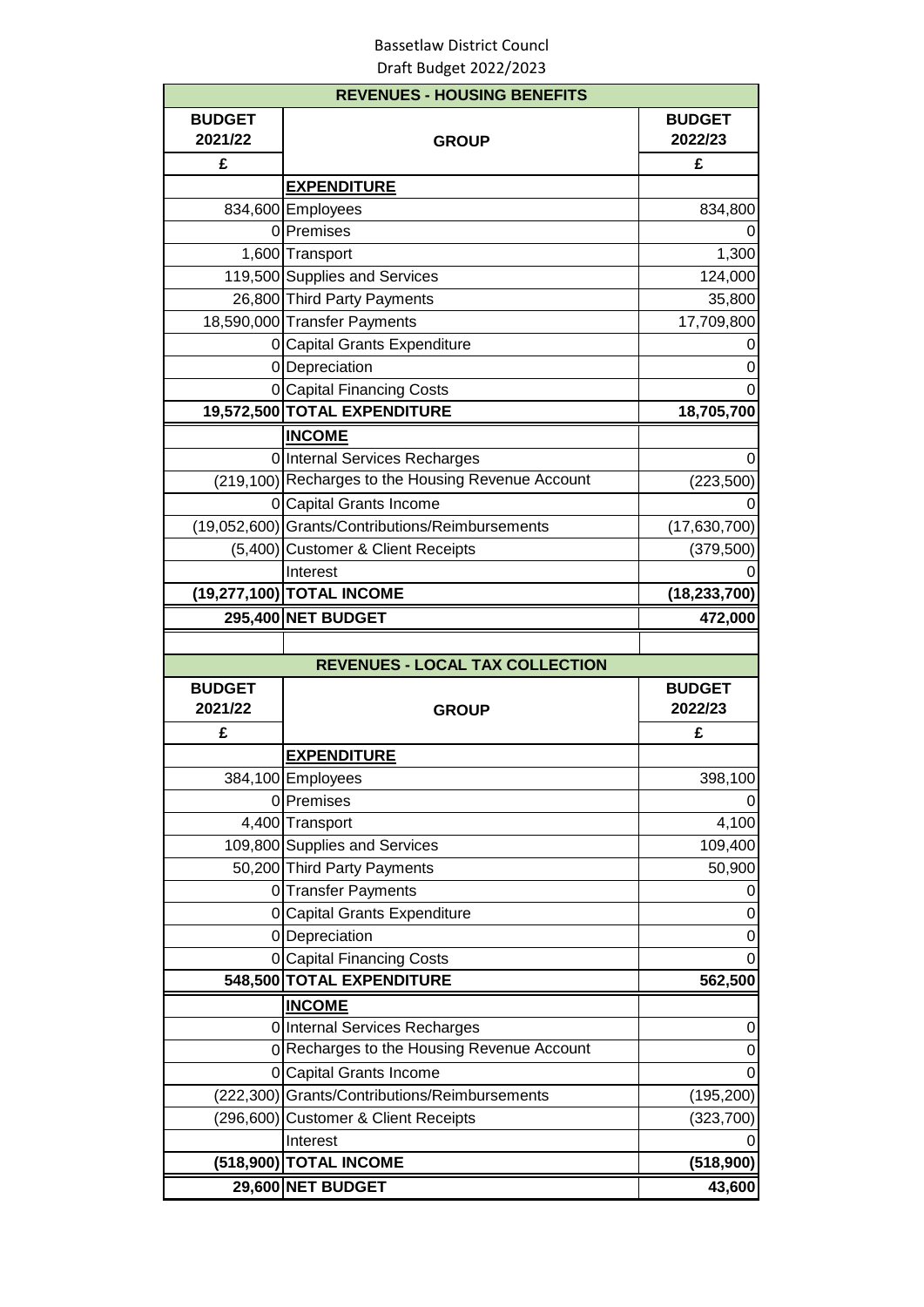|                          | <b>REVENUES - REVENUE SERVICES</b>         |                          |
|--------------------------|--------------------------------------------|--------------------------|
| <b>BUDGET</b><br>2021/22 | <b>GROUP</b>                               | <b>BUDGET</b><br>2022/23 |
| £                        |                                            | £                        |
|                          | <b>EXPENDITURE</b>                         |                          |
|                          | 69,200 Employees                           | 72,900                   |
|                          | 100 Transport                              | 100                      |
|                          | 400 Supplies and Services                  | 400                      |
|                          | 0 Transfer Payments                        | 0                        |
| 0                        | <b>Capital Grants Expenditure</b>          | 0                        |
|                          | 0 Depreciation                             | 0                        |
|                          | 0 Capital Financing Costs                  | 0                        |
|                          | 69,700 TOTAL EXPENDITURE                   | 73,400                   |
|                          | <b>INCOME</b>                              |                          |
|                          | 0 Internal Services Recharges              | 0                        |
|                          | 0 Recharges to the Housing Revenue Account | 0                        |
|                          | 0 Capital Grants Income                    | 0                        |
|                          | 0 Grants/Contributions/Reimbursements      | 0                        |
|                          | 0 Customer & Client Receipts               | 0                        |
|                          | 0 Interest                                 | 0                        |
|                          | 0 TOTAL INCOME                             | 0                        |
|                          | 69,700 NET BUDGET                          | 73,400                   |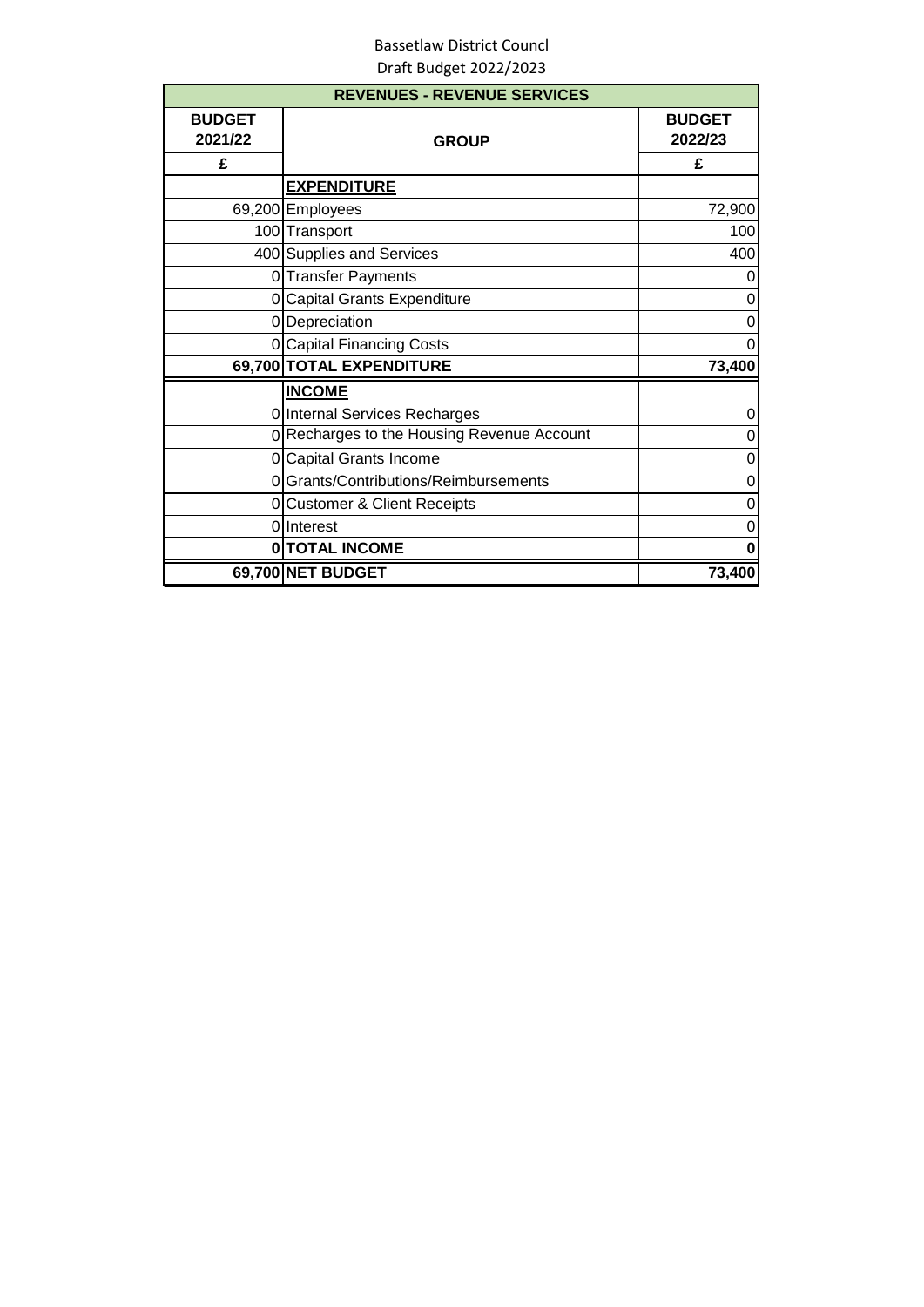|                          | <b>NEIGHBOURHOOD SERVICES</b>                       |                          |
|--------------------------|-----------------------------------------------------|--------------------------|
| <b>BUDGET</b><br>2021/22 | <b>GROUP</b>                                        | <b>BUDGET</b><br>2022/23 |
| £                        |                                                     | £                        |
|                          | <b>EXPENDITURE</b>                                  |                          |
|                          | 4,876,100 Employees                                 | 5,306,400                |
|                          | 767,700 Premises                                    | 721,400                  |
|                          | 779,200 Transport                                   | 869,600                  |
|                          | 378,100 Supplies and Services                       | 407,900                  |
|                          | 1,235,800 Third Party Payments                      | 1,253,200                |
|                          | <b>Transfer Payments</b>                            |                          |
|                          | <b>Capital Grants Expenditure</b>                   |                          |
|                          | 1,087,300 Depreciation                              | 1,087,300                |
|                          | <b>Capital Financing Costs</b>                      |                          |
|                          | 9,124,200 TOTAL EXPENDITURE                         | 9,645,800                |
|                          | <b>INCOME</b>                                       |                          |
|                          | 0 Internal Services Recharges                       | 0                        |
|                          | (613,100) Recharges to the Housing Reveneue Account | (613, 100)               |
|                          | 0 Capital Grants Income                             |                          |
|                          | (257,500) Grants/Contributions/Reimbursements       | 0                        |
|                          | (1,551,400) Customer & Client Receipts              | (2,016,800)              |
|                          | $(200)$ Interest                                    |                          |
|                          | (2,422,200) TOTAL INCOME                            | (2,629,900)              |
|                          | 6,702,000 NET BUDGET                                | 7,015,900                |
|                          |                                                     |                          |
|                          |                                                     |                          |
|                          | <b>CEMETERIES, CREMATION &amp; MORTUARY</b>         |                          |
| <b>BUDGET</b>            |                                                     | <b>BUDGET</b>            |
| 2021/22                  | <b>GROUP</b>                                        | 2022/23                  |
| £                        |                                                     | £                        |
|                          | <b>EXPENDITURE</b>                                  |                          |
|                          | 30,300 Employees                                    | 31,700                   |
|                          | 30,800 Premises                                     | 31,900                   |
|                          | 1,100 Transport                                     | 800                      |
|                          | 8,800 Supplies and Services                         | 8,500                    |
|                          | 200 Third Party Payments                            | 3,200                    |
|                          | <b>Transfer Payments</b>                            |                          |
|                          | Capital Grants Expenditure                          |                          |
|                          | 30,200 Depreciation                                 | 30,200                   |
|                          | <b>Capital Financing Costs</b>                      |                          |
|                          | 101,400 TOTAL EXPENDITURE                           | 106,300                  |
|                          | <b>INCOME</b>                                       |                          |
|                          | <b>Internal Services Recharges</b>                  |                          |
|                          | Recharges to the Housing Reveneue Account           |                          |
|                          | Capital Grants Income                               |                          |
|                          | Grants/Contributions/Reimbursements                 |                          |
|                          | (222,500) Customer & Client Receipts                | (231,600)                |
|                          | $(200)$ Interest                                    |                          |
|                          | (222,700) TOTAL INCOME                              | (231, 600)               |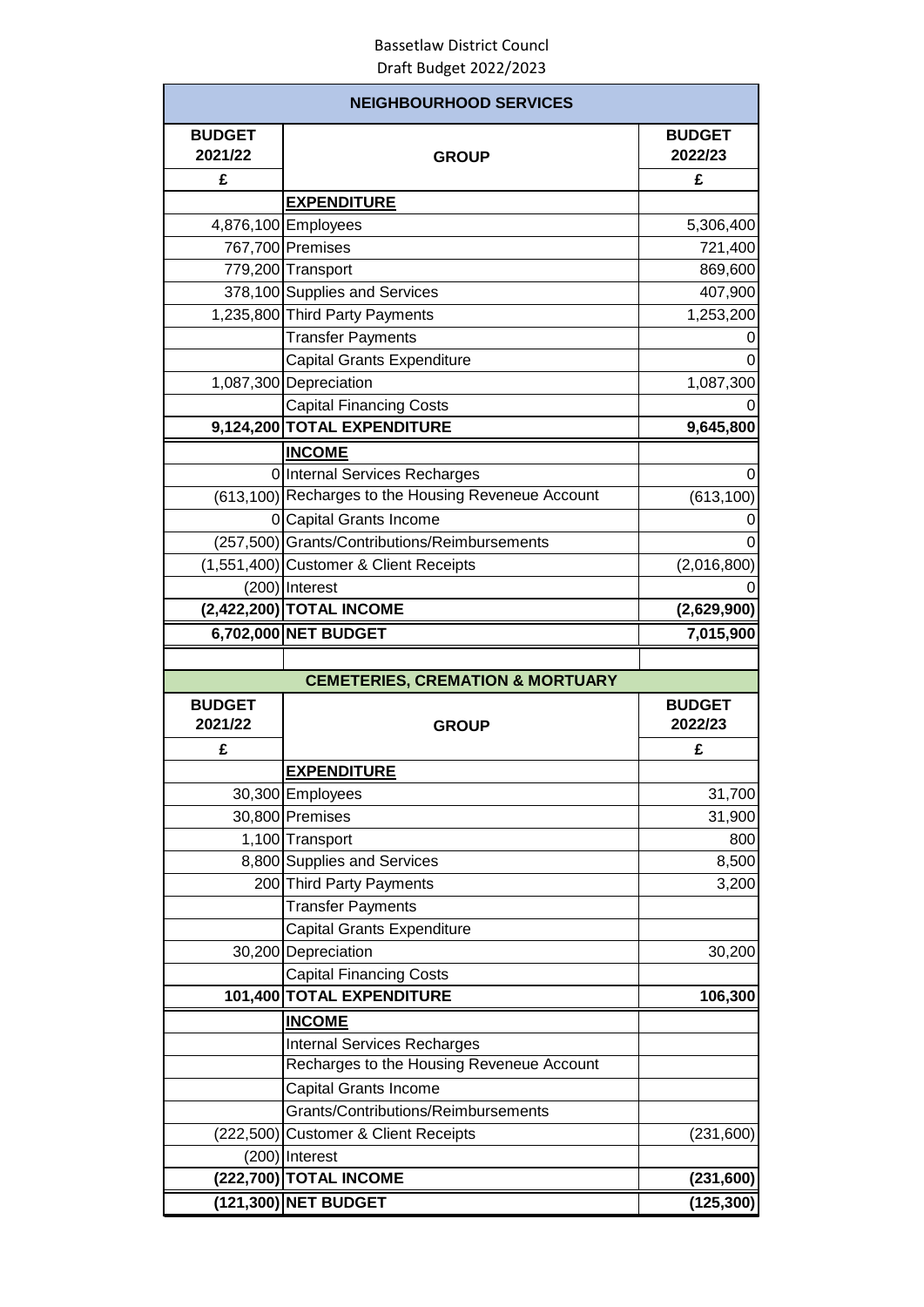|                          | <b>ENVIRONMENTAL HEALTH &amp; EMERGENCY PLANNING</b>        |                          |
|--------------------------|-------------------------------------------------------------|--------------------------|
| <b>BUDGET</b><br>2021/22 | <b>GROUP</b>                                                | <b>BUDGET</b><br>2022/23 |
| £                        |                                                             | £                        |
|                          | <b>EXPENDITURE</b>                                          |                          |
|                          | 825,000 Employees                                           | 846,300                  |
|                          | Premises                                                    |                          |
|                          | 18,900 Transport                                            | 15,450                   |
|                          | 20,500 Supplies and Services                                | 20,700                   |
|                          | 7,300 Third Party Payments                                  | 7,300                    |
|                          | <b>Transfer Payments</b>                                    |                          |
|                          | Capital Grants Expenditure                                  |                          |
|                          | Depreciation                                                |                          |
|                          | <b>Capital Financing Costs</b>                              |                          |
|                          | 871,700 TOTAL EXPENDITURE                                   | 889,750                  |
|                          | <b>INCOME</b>                                               |                          |
|                          | <b>Internal Services Recharges</b>                          |                          |
| (4,400)                  | Recharges to the Housing Reveneue Account                   | (4,400)                  |
|                          | Capital Grants Income                                       |                          |
|                          | Grants/Contributions/Reimbursements                         |                          |
|                          | <b>Customer &amp; Client Receipts</b>                       |                          |
|                          | Interest                                                    |                          |
|                          | (4,400) TOTAL INCOME                                        | (4, 400)                 |
|                          | 867,300 NET BUDGET                                          | 885,350                  |
|                          |                                                             |                          |
|                          | <b>ENVIRONMENTAL PUBLIC HEALTH</b>                          |                          |
| <b>BUDGET</b><br>2021/22 |                                                             | <b>BUDGET</b><br>2022/23 |
| £                        | <b>GROUP</b>                                                | £                        |
|                          | <b>EXPENDITURE</b>                                          |                          |
|                          | 209,300 Employees                                           | 217,600                  |
|                          |                                                             |                          |
|                          | Premises                                                    |                          |
|                          | 2,800 Transport                                             | 2,800                    |
|                          | 40,100 Supplies and Services<br>64,800 Third Party Payments | 40,100                   |
|                          | <b>Transfer Payments</b>                                    | 64,800                   |
|                          | Capital Grants Expenditure                                  |                          |
|                          |                                                             |                          |
|                          |                                                             |                          |
|                          | Depreciation                                                |                          |
|                          | <b>Capital Financing Costs</b>                              |                          |
|                          | 317,000 TOTAL EXPENDITURE                                   | 325,300                  |
|                          | <b>INCOME</b>                                               |                          |
|                          | <b>Internal Services Recharges</b>                          |                          |
| (68,900)                 | Recharges to the Housing Reveneue Account                   | (68,900)                 |
|                          | <b>Capital Grants Income</b>                                |                          |
|                          | (135,400) Grants/Contributions/Reimbursements               |                          |
|                          | (38,000) Customer & Client Receipts                         | (175,000)                |
|                          | Interest                                                    |                          |
|                          | (242,300) TOTAL INCOME<br>74,700 NET BUDGET                 | (243,900)<br>81,400      |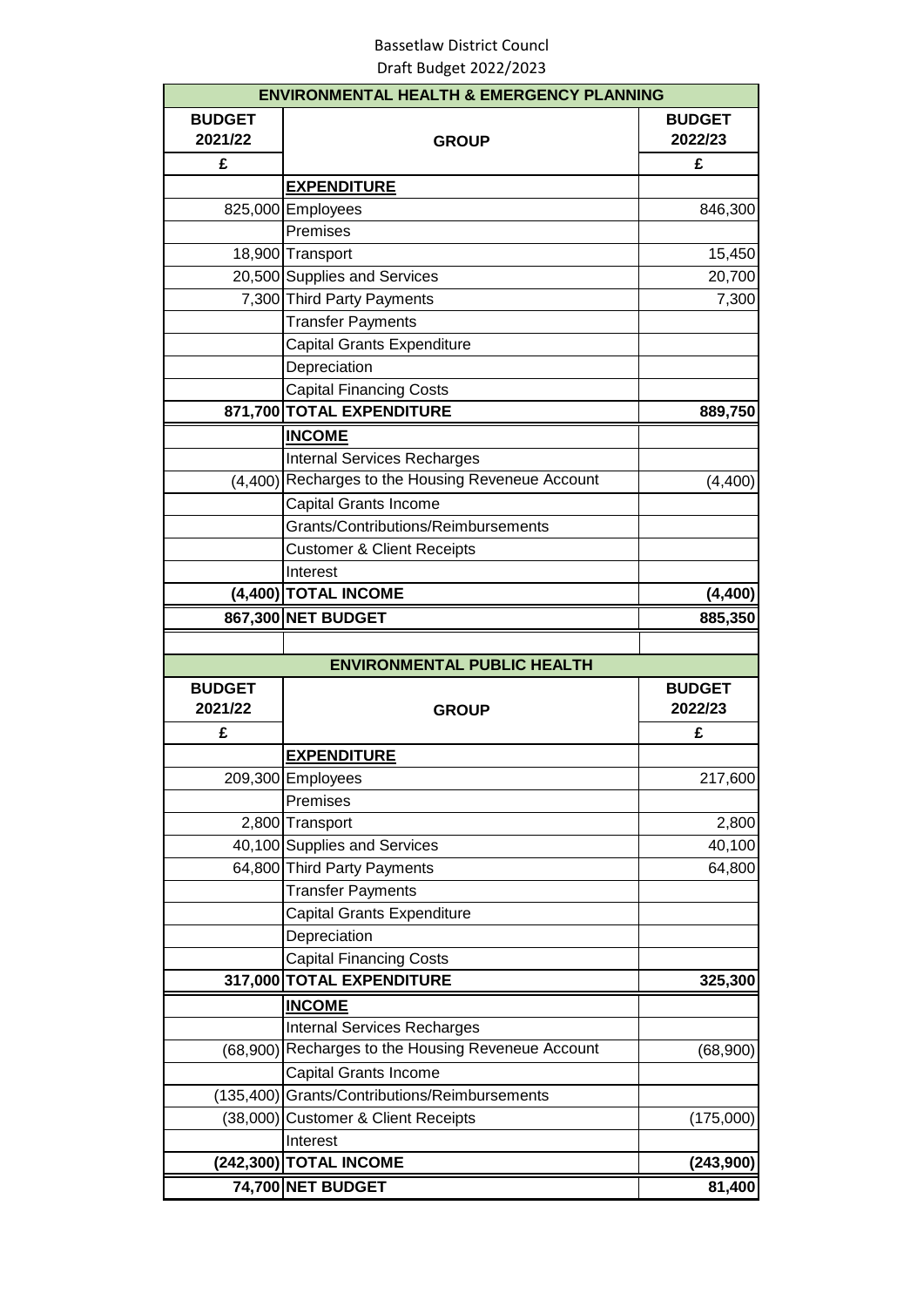|                          | <b>ENVIRONMENTAL SERVICE &amp; GREEN AGENDA</b> |                          |
|--------------------------|-------------------------------------------------|--------------------------|
| <b>BUDGET</b><br>2021/22 | <b>GROUP</b>                                    | <b>BUDGET</b><br>2022/23 |
| £                        |                                                 | £                        |
|                          | <b>EXPENDITURE</b>                              |                          |
|                          | 106,000 Employees                               | 219,800                  |
|                          | Premises                                        | (40, 300)                |
|                          | Transport                                       |                          |
|                          | 8,000 Supplies and Services                     | 7,300                    |
|                          | <b>Third Party Payments</b>                     |                          |
|                          | <b>Transfer Payments</b>                        |                          |
|                          | Capital Grants Expenditure                      |                          |
|                          | Depreciation                                    |                          |
|                          | <b>Capital Financing Costs</b>                  |                          |
|                          | 114,000 TOTAL EXPENDITURE                       | 186,800                  |
|                          | <b>INCOME</b>                                   |                          |
|                          | <b>Internal Services Recharges</b>              |                          |
|                          | Recharges to the Housing Reveneue Account       |                          |
|                          | Capital Grants Income                           |                          |
|                          | Grants/Contributions/Reimbursements             |                          |
|                          | <b>Customer &amp; Client Receipts</b>           |                          |
|                          | Interest                                        |                          |
|                          | 0 TOTAL INCOME                                  | 0                        |
|                          | 114,000 NET BUDGET                              | 186,800                  |
|                          |                                                 |                          |
|                          | <b>GROUNDS MAINTENANCE MANGEMENT</b>            |                          |
| <b>BUDGET</b><br>2021/22 | <b>GROUP</b>                                    | <b>BUDGET</b><br>2022/23 |
| £                        |                                                 | £                        |
|                          | <b>EXPENDITURE</b>                              |                          |
|                          | 932,200 Employees                               | 974,100                  |
|                          | 18,500 Premises                                 | 18,500                   |
|                          | 114,500 Transport                               | 114,300                  |
|                          | 43,500 Supplies and Services                    | 43,500                   |
|                          | <b>Third Party Payments</b>                     |                          |
|                          | <b>Transfer Payments</b>                        |                          |
|                          | 122,000 Depreciation                            | 122,000                  |
|                          | <b>Capital Financing Costs</b>                  |                          |
|                          | 1,230,700 TOTAL EXPENDITURE                     | 1,272,400                |
|                          | <b>INCOME</b>                                   |                          |
|                          | <b>Internal Services Recharges</b>              |                          |
| (404, 200)               | Recharges to the Housing Reveneue Account       | (404, 200)               |
|                          | <b>Customer &amp; Client Receipts</b>           |                          |
|                          | Interest                                        |                          |
|                          | (404,200) TOTAL INCOME                          | (404, 200)               |
|                          | 826,500 NET BUDGET                              | 868,200                  |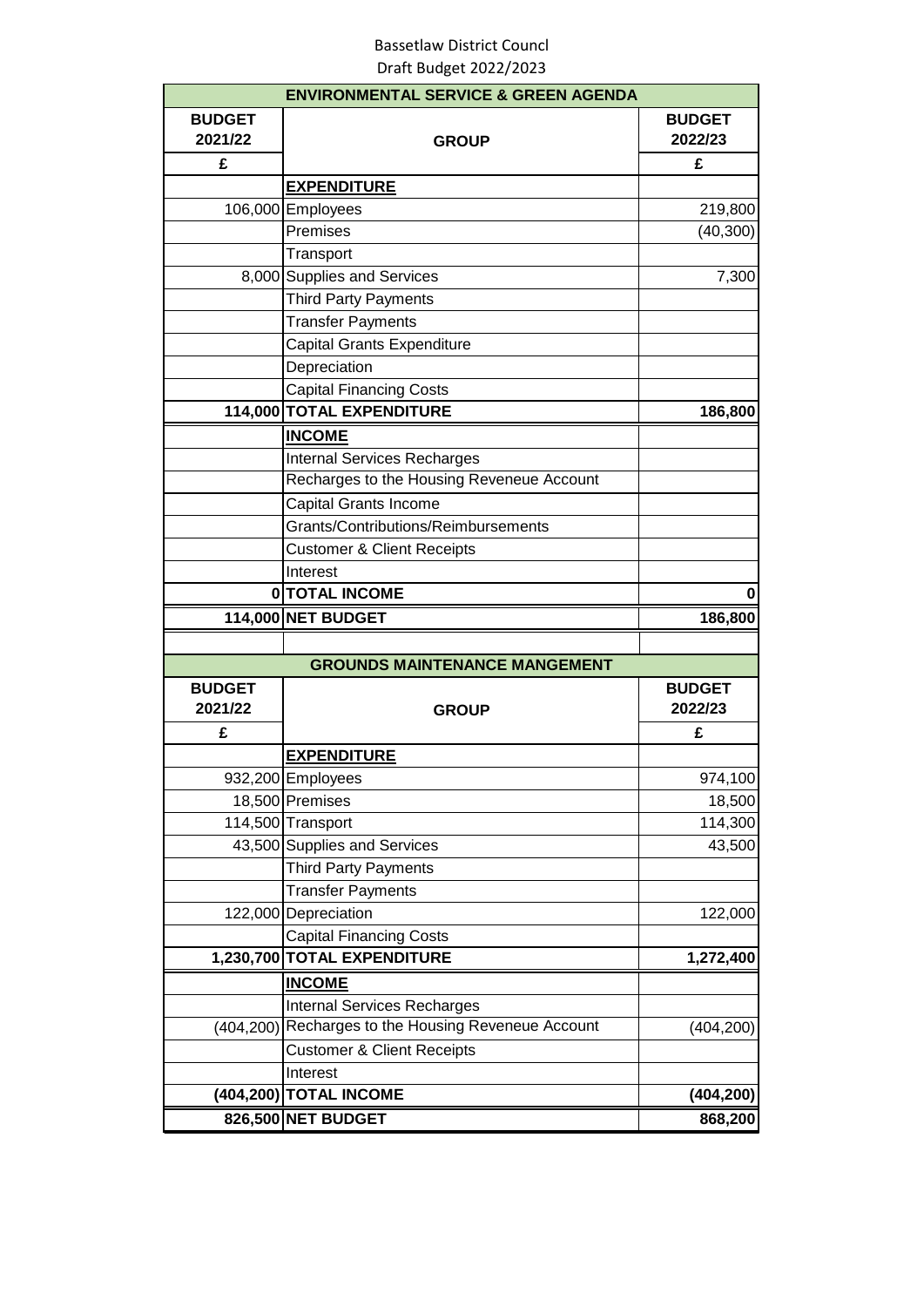|               | <b>HEAD OF NEIGHBOURHOODS</b>                      |                                        |
|---------------|----------------------------------------------------|----------------------------------------|
| <b>BUDGET</b> |                                                    | <b>BUDGET</b>                          |
| 2021/22       | <b>GROUP</b>                                       | 2022/23                                |
| £             |                                                    | £                                      |
|               | <b>EXPENDITURE</b>                                 |                                        |
|               | 90,600 Employees                                   | 88,650                                 |
|               | Premises                                           |                                        |
|               | 500 Transport                                      | 300                                    |
|               | 5,200 Supplies and Services                        | 5,200                                  |
|               | <b>Third Party Payments</b>                        |                                        |
|               | Capital Grants Expenditure                         |                                        |
|               | Depreciation                                       |                                        |
|               | <b>Capital Financing Costs</b>                     |                                        |
|               | 96,300 TOTAL EXPENDITURE                           | 94,150                                 |
|               | <b>INCOME</b>                                      |                                        |
|               | <b>Internal Services Recharges</b>                 |                                        |
|               | (11,900) Recharges to the Housing Reveneue Account | (11,900)                               |
|               | <b>Capital Grants Income</b>                       |                                        |
|               | Grants/Contributions/Reimbursements                |                                        |
|               | <b>Customer &amp; Client Receipts</b>              |                                        |
|               | Interest                                           |                                        |
|               | (11,900) TOTAL INCOME                              | (11,900)                               |
|               |                                                    | 82,250                                 |
|               | 84,400 NET BUDGET                                  |                                        |
|               | <b>LEISURE &amp; ARTS MANAGEMENT</b>               |                                        |
| <b>BUDGET</b> |                                                    | <b>BUDGET</b>                          |
| 2021/22       | <b>GROUP</b>                                       | 2022/23                                |
| £             |                                                    | £                                      |
|               | <b>EXPENDITURE</b>                                 |                                        |
|               | 266,800 Employees                                  | 276,300                                |
|               | 673,200 Premises                                   |                                        |
|               | 8,400 Transport                                    |                                        |
|               | 90,200 Supplies and Services                       |                                        |
|               | 983,900 Third Party Payments                       | 664,700<br>7,300<br>100,400<br>994,400 |
|               | <b>Transfer Payments</b>                           |                                        |
|               | <b>Capital Grants Expenditure</b>                  |                                        |
|               | 499,000 Depreciation                               | 499,000                                |
|               | <b>Capital Financing Costs</b>                     |                                        |
|               | 2,521,500 TOTAL EXPENDITURE                        | 2,542,100                              |
|               | <b>INCOME</b>                                      |                                        |
|               | Recharges to the Housing Reveneue Account          |                                        |
|               | Capital Grants Income                              |                                        |
|               | (486,400) Customer & Client Receipts               | (532, 400)                             |
|               | Interest                                           |                                        |
|               | (538,500) TOTAL INCOME                             | (532, 400)                             |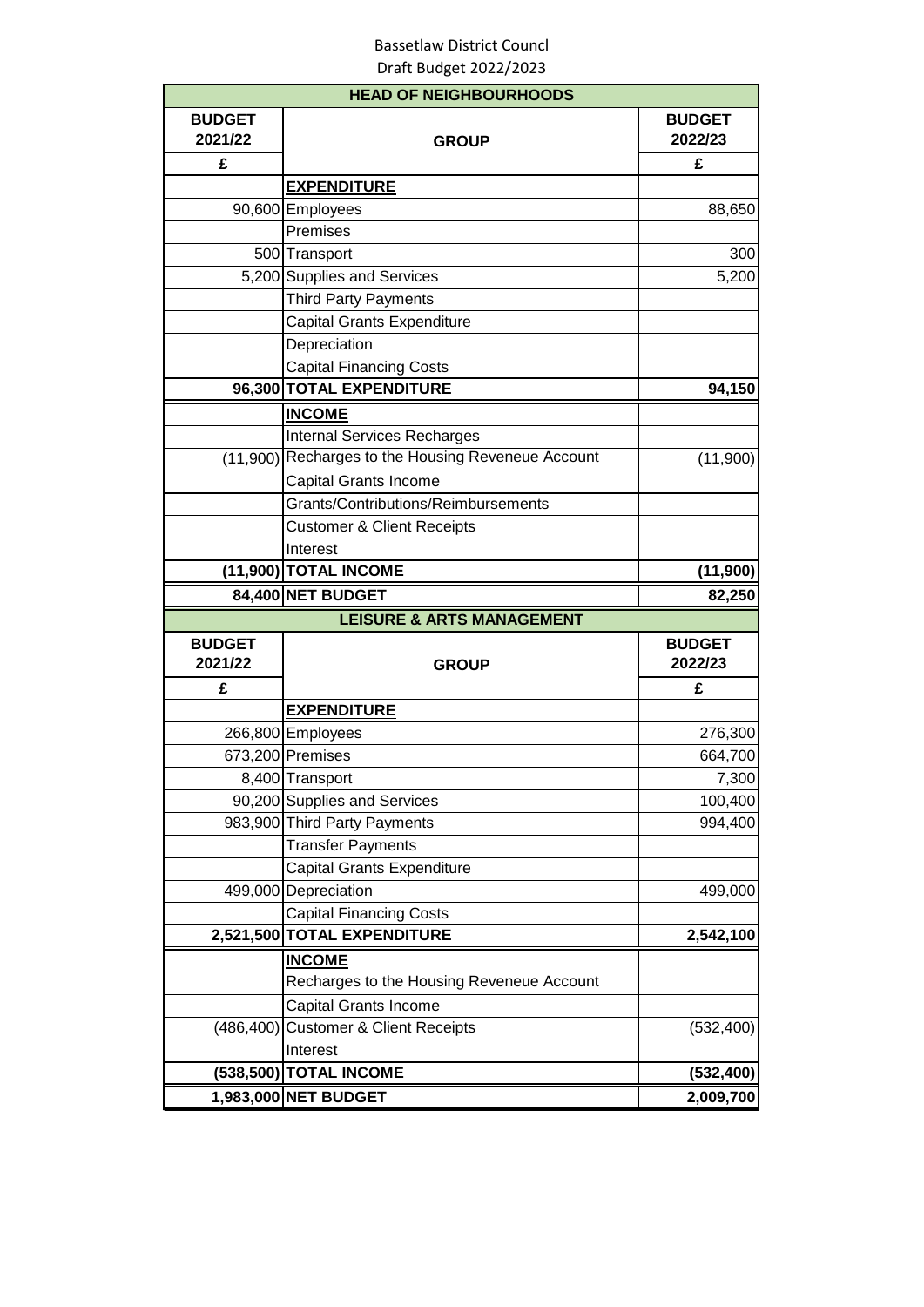|                          | <b>PUBLIC CONVENIENCES</b>                |                          |
|--------------------------|-------------------------------------------|--------------------------|
| <b>BUDGET</b><br>2021/22 | <b>GROUP</b>                              | <b>BUDGET</b><br>2022/23 |
| £                        |                                           | £                        |
|                          | <b>EXPENDITURE</b>                        |                          |
|                          | 47,100 Employees                          | 48,200                   |
|                          | 38,900 Premises                           | 39,800                   |
|                          | Transport                                 |                          |
|                          | 6,300 Supplies and Services               | 5,800                    |
|                          | <b>Third Party Payments</b>               |                          |
|                          | <b>Transfer Payments</b>                  |                          |
|                          | <b>Capital Grants Expenditure</b>         |                          |
|                          | 26,600 Depreciation                       | 26,600                   |
|                          | <b>Capital Financing Costs</b>            |                          |
|                          | 118,900 TOTAL EXPENDITURE                 | 120,400                  |
|                          | <b>INCOME</b>                             |                          |
|                          | <b>Internal Services Recharges</b>        |                          |
|                          | Recharges to the Housing Reveneue Account |                          |
|                          | Capital Grants Income                     |                          |
|                          | Grants/Contributions/Reimbursements       |                          |
|                          | <b>Customer &amp; Client Receipts</b>     |                          |
|                          | 0 TOTAL INCOME                            | 0                        |
|                          | 118,900 NET BUDGET                        | 120,400                  |
|                          |                                           |                          |
|                          |                                           |                          |
|                          | <b>STREET CLEANING GENERAL</b>            |                          |
| <b>BUDGET</b>            |                                           | <b>BUDGET</b>            |
| 2021/22                  | <b>GROUP</b>                              | 2022/23                  |
| £                        |                                           | £                        |
|                          | <b>EXPENDITURE</b>                        |                          |
|                          | 631,000 Employees                         | 644,000                  |
|                          | 4,000 Premises                            |                          |
|                          | 131,400 Transport                         | 4,000<br>131,400         |
|                          | 27,100 Supplies and Services              | 27,000                   |
|                          | 14,000 Third Party Payments               | 16,000                   |
|                          | <b>Transfer Payments</b>                  |                          |
|                          | <b>Capital Grants Expenditure</b>         |                          |
|                          | 61,200 Depreciation                       | 61,200                   |
|                          | <b>Capital Financing Costs</b>            |                          |
|                          | 868,700 TOTAL EXPENDITURE                 | 883,600                  |
|                          | <b>INCOME</b>                             |                          |
|                          | Recharges to the Housing Reveneue Account |                          |
|                          | Capital Grants Income                     |                          |
|                          | Grants/Contributions/Reimbursements       |                          |
|                          | <b>Customer &amp; Client Receipts</b>     |                          |
|                          | Interest                                  |                          |
|                          | 0 TOTAL INCOME                            | $\mathbf{0}$             |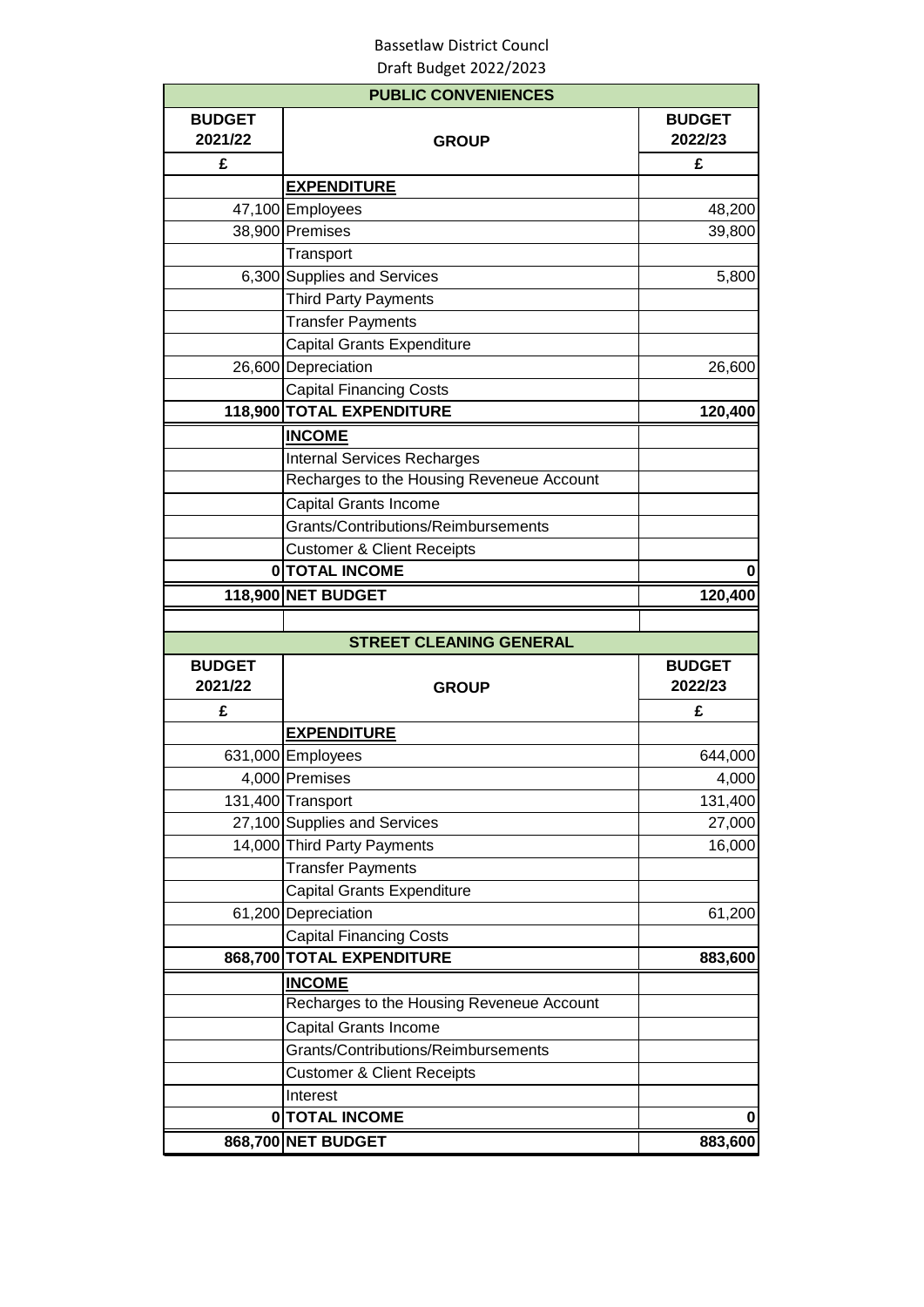|                          | <b>TRANSPORT</b>                                                                |                          |
|--------------------------|---------------------------------------------------------------------------------|--------------------------|
| <b>BUDGET</b><br>2021/22 | <b>GROUP</b>                                                                    | <b>BUDGET</b><br>2022/23 |
| £                        |                                                                                 | £                        |
|                          | <b>EXPENDITURE</b>                                                              |                          |
|                          | 334,300 Employees                                                               | 272,600                  |
|                          | 1,900 Premises                                                                  | 2,400                    |
|                          | 6,000 Transport                                                                 | 5,400                    |
|                          | 39,600 Supplies and Services                                                    | 38,800                   |
|                          | 300 Third Party Payments                                                        | 2,200                    |
|                          | <b>Transfer Payments</b>                                                        |                          |
|                          | <b>Capital Grants Expenditure</b>                                               |                          |
|                          | 3,700 Depreciation                                                              | 3,700                    |
|                          | <b>Capital Financing Costs</b>                                                  |                          |
|                          | 385,800 TOTAL EXPENDITURE                                                       | 325,100                  |
|                          | <b>INCOME</b>                                                                   |                          |
|                          | <b>Internal Services Recharges</b>                                              |                          |
| (123, 700)               | Recharges to the Housing Reveneue Account                                       | (123,700)                |
|                          | <b>Capital Grants Income</b>                                                    |                          |
|                          | Grants/Contributions/Reimbursements                                             |                          |
|                          | (25,200) Customer & Client Receipts                                             | (26, 300)                |
|                          | Interest                                                                        |                          |
|                          | (148,900) TOTAL INCOME                                                          | (150,000)                |
|                          | 236,900 NET BUDGET                                                              | 175,100                  |
|                          |                                                                                 |                          |
|                          | <b>WASTE COLLECTION &amp; DISPOSAL</b>                                          |                          |
| <b>BUDGET</b>            |                                                                                 | <b>BUDGET</b>            |
| 2021/22                  | <b>GROUP</b>                                                                    | 2022/23                  |
| £                        |                                                                                 |                          |
|                          |                                                                                 |                          |
|                          |                                                                                 | £                        |
|                          | <b>EXPENDITURE</b>                                                              |                          |
|                          | 1,403,500 Employees                                                             | 1,687,100                |
|                          | 400 Premises                                                                    | 400                      |
|                          | 495,600 Transport                                                               | 591,800                  |
|                          | 88,800 Supplies and Services                                                    | 110,600                  |
|                          | 165,300 Third Party Payments                                                    | 165,300                  |
|                          | <b>Transfer Payments</b><br><b>Capital Grants Expenditure</b>                   |                          |
|                          |                                                                                 |                          |
|                          | 344,600 Depreciation                                                            | 344,600                  |
|                          | <b>Capital Financing Costs</b><br>2,498,200 TOTAL EXPENDITURE                   |                          |
|                          |                                                                                 | 2,899,800                |
|                          | <b>INCOME</b>                                                                   |                          |
|                          | <b>Internal Services Recharges</b><br>Recharges to the Housing Reveneue Account |                          |
|                          |                                                                                 |                          |
|                          | Capital Grants Income                                                           |                          |
| (70,000)                 | Grants/Contributions/Reimbursements                                             |                          |
| (779, 300)               | <b>Customer &amp; Client Receipts</b>                                           | (1,051,500)              |
|                          | Interest                                                                        |                          |
|                          | (849,300) TOTAL INCOME<br>1,648,900 NET BUDGET                                  | (1,051,500)<br>1,848,300 |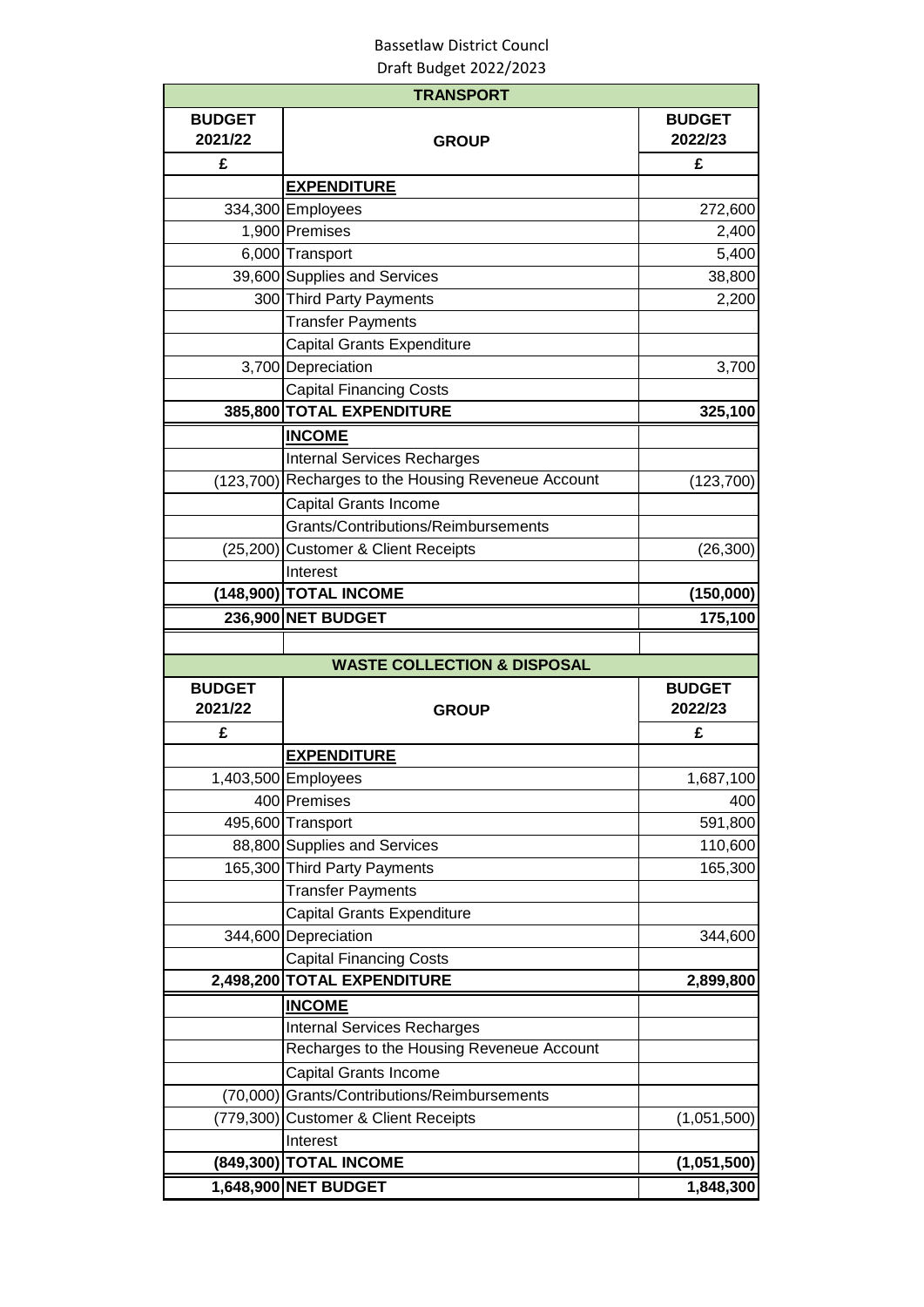|                          | <b>REGENERATION</b>                                |                          |
|--------------------------|----------------------------------------------------|--------------------------|
| <b>BUDGET</b><br>2021/22 | <b>GROUP</b>                                       | <b>BUDGET</b><br>2022/23 |
| £                        |                                                    | £                        |
|                          | <b>EXPENDITURE</b>                                 |                          |
|                          | 3,041,700 Employees                                | 3,385,300                |
|                          | 257,600 Premises                                   | 592,300                  |
|                          | 51,300 Transport                                   | 41,800                   |
|                          | 625,200 Supplies and Services                      | 806,400                  |
|                          | 417,000 Third Party Payments                       | 525,600                  |
|                          | 0 Transfer Payments                                | 0                        |
|                          | <b>Capital Grants Expenditure</b>                  | 0                        |
|                          | 162,300 Depreciation                               | 162,300                  |
|                          | <b>Capital Financing Costs</b>                     |                          |
|                          | 4,555,100 TOTAL EXPENDITURE                        | 5,513,700                |
|                          | <b>INCOME</b>                                      |                          |
|                          | 0 Internal Services Recharges                      | 0                        |
|                          | (31,300) Recharges to the Housing Reveneue Account | (46,000)                 |
|                          | 0 Capital Grants Income                            |                          |
|                          | (384,300) Grants/Contributions/Reimbursements      | (369, 300)               |
|                          | (1,831,800) Customer & Client Receipts             | (1,995,600)              |
|                          | 0 Interest                                         |                          |
|                          | (2,247,400) TOTAL INCOME                           | (2,410,900)              |
|                          | 2,307,700 NET BUDGET                               | 3,102,800                |
|                          | <b>BUILDING CONTROL</b>                            |                          |
|                          |                                                    |                          |
|                          |                                                    |                          |
| <b>BUDGET</b><br>2021/22 | <b>GROUP</b>                                       | <b>BUDGET</b><br>2022/23 |
| £                        |                                                    | £                        |
|                          | <b>EXPENDITURE</b>                                 |                          |
|                          | 352,500 Employees                                  | 370,300                  |
|                          | Premises                                           |                          |
|                          | 12,200 Transport                                   |                          |
|                          | 21,600 Supplies and Services                       | 9,700<br>21,600          |
|                          | 5,600 Third Party Payments                         | 5,600                    |
|                          | <b>Transfer Payments</b>                           |                          |
|                          | Capital Grants Expenditure                         |                          |
|                          | Depreciation                                       |                          |
|                          | <b>Capital Financing Costs</b>                     |                          |
|                          | 391,900 TOTAL EXPENDITURE                          | 407,200                  |
|                          | <b>INCOME</b>                                      |                          |
|                          | <b>Internal Services Recharges</b>                 |                          |
|                          | Recharges to the Housing Reveneue Account          |                          |
|                          | Capital Grants Income                              |                          |
|                          | Grants/Contributions/Reimbursements                |                          |
| (178, 100)               | <b>Customer &amp; Client Receipts</b>              | (180,000)                |
|                          | Interest                                           |                          |
|                          | (178,100) TOTAL INCOME<br>213,800 NET BUDGET       | (180,000)<br>227,200     |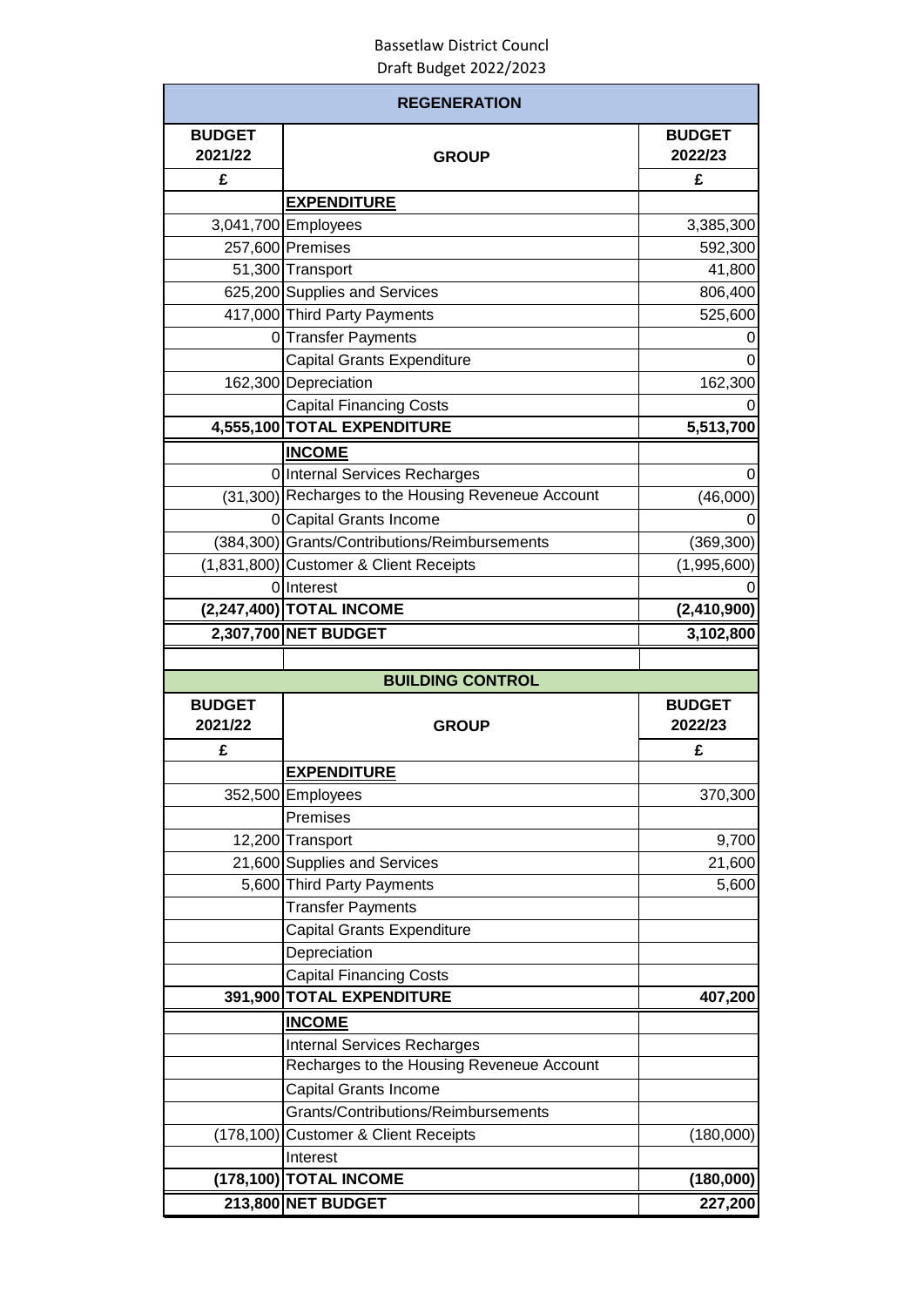|                          | <b>CCTV</b>                                                   |                          |
|--------------------------|---------------------------------------------------------------|--------------------------|
| <b>BUDGET</b><br>2021/22 | <b>GROUP</b>                                                  | <b>BUDGET</b><br>2022/23 |
| £                        |                                                               | £                        |
|                          | <b>EXPENDITURE</b>                                            |                          |
|                          | 147,600 Employees                                             | 210,400                  |
|                          | 7,800 Premises                                                | 7,800                    |
|                          | Transport                                                     |                          |
|                          | 73,300 Supplies and Services                                  | 102,400                  |
|                          | 9,000 Third Party Payments                                    | 9,000                    |
|                          | <b>Transfer Payments</b>                                      |                          |
|                          | <b>Capital Grants Expenditure</b>                             |                          |
|                          | 28,400 Depreciation                                           | 28,400                   |
|                          | <b>Capital Financing Costs</b>                                |                          |
|                          | 266,100 TOTAL EXPENDITURE                                     | 358,000                  |
|                          | <b>INCOME</b>                                                 |                          |
|                          | <b>Internal Services Recharges</b>                            |                          |
|                          | Recharges to the Housing Reveneue Account                     |                          |
|                          | Capital Grants Income                                         |                          |
|                          | (49,100) Grants/Contributions/Reimbursements                  | (49, 100)                |
|                          | <b>Customer &amp; Client Receipts</b>                         |                          |
|                          | Interest                                                      |                          |
|                          | (49,100) TOTAL INCOME                                         | (49, 100)                |
|                          | 217,000 NET BUDGET                                            | 308,900                  |
|                          | <b>ECONOMIC DEVELOPMENT</b>                                   |                          |
|                          |                                                               |                          |
| <b>BUDGET</b><br>2021/22 | <b>GROUP</b>                                                  | <b>BUDGET</b><br>2022/23 |
| £                        |                                                               | £                        |
|                          | <b>EXPENDITURE</b>                                            |                          |
|                          | 796,800 Employees                                             | 977,200                  |
|                          |                                                               |                          |
|                          | 188,000 Premises<br>24,500 Transport                          | 24,100                   |
|                          |                                                               |                          |
|                          | 420,400 Supplies and Services<br>112,000 Third Party Payments | 583,200<br>112,100       |
|                          | <b>Transfer Payments</b>                                      |                          |
|                          | Capital Grants Expenditure                                    |                          |
|                          | 106,600 Depreciation                                          | 106,600                  |
|                          | <b>Capital Financing Costs</b>                                |                          |
|                          | 1,648,300 TOTAL EXPENDITURE                                   | 2,329,600                |
|                          | <b>INCOME</b>                                                 |                          |
|                          | <b>Internal Services Recharges</b>                            |                          |
|                          | Recharges to the Housing Reveneue Account                     | (14, 100)                |
|                          | Capital Grants Income                                         |                          |
|                          | Grants/Contributions/Reimbursements                           |                          |
| (325, 200)<br>(588, 100) | <b>Customer &amp; Client Receipts</b>                         | (310, 200)<br>(710, 600) |
|                          | Interest                                                      |                          |
|                          | (913,300) TOTAL INCOME                                        | 526,400<br>(1,034,900)   |
|                          | 735,000 NET BUDGET                                            | 1,294,700                |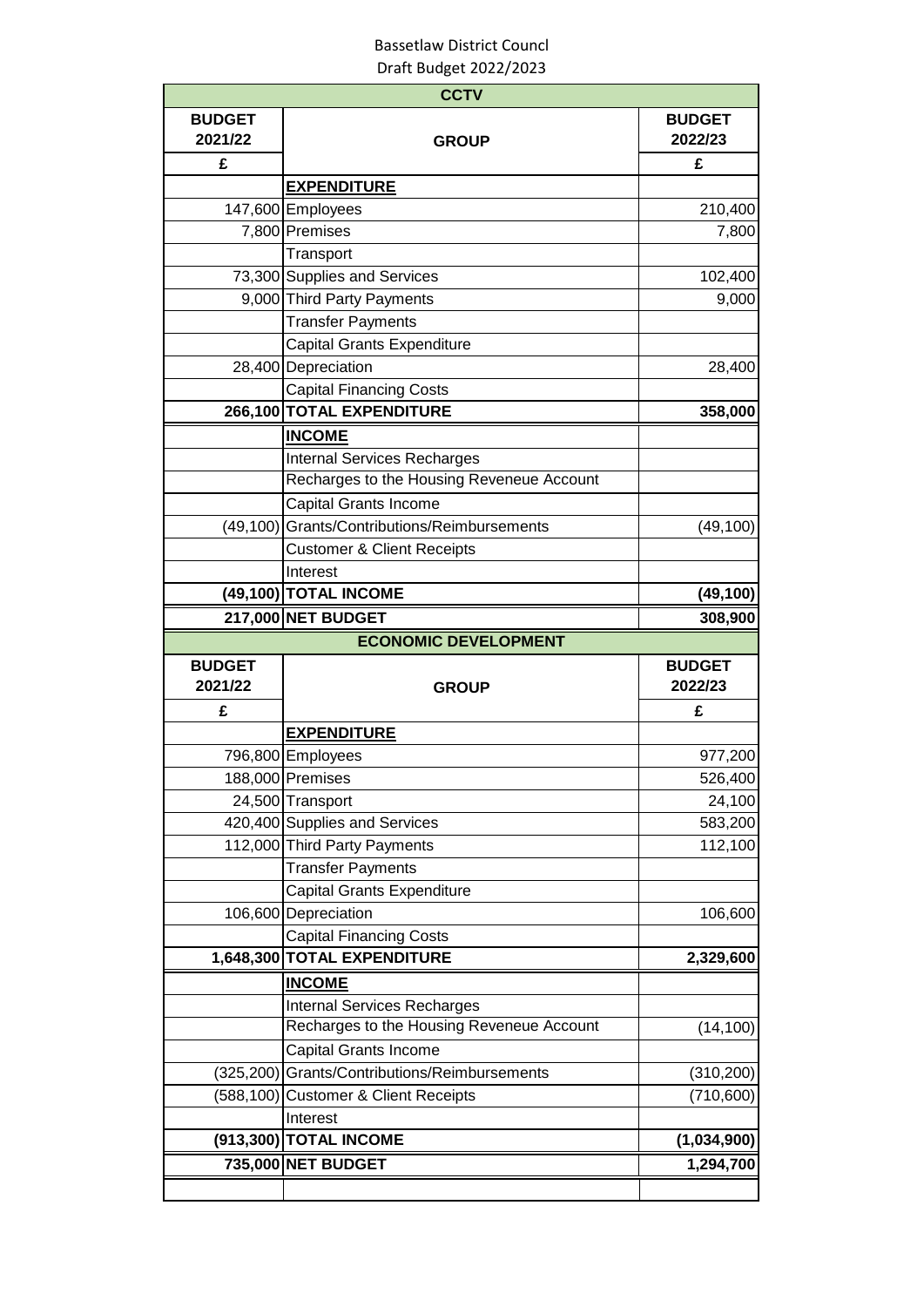|                          | <b>HEAD OF REGENERATION</b>                        |                          |
|--------------------------|----------------------------------------------------|--------------------------|
| <b>BUDGET</b><br>2021/22 | <b>GROUP</b>                                       | <b>BUDGET</b><br>2022/23 |
| £                        |                                                    | £                        |
|                          | <b>EXPENDITURE</b>                                 |                          |
|                          | 94,000 Employees                                   | 96,200                   |
|                          | Premises                                           |                          |
|                          | 400 Transport                                      |                          |
|                          | 5,200 Supplies and Services                        | 5,200                    |
|                          | <b>Third Party Payments</b>                        |                          |
|                          | <b>Transfer Payments</b>                           |                          |
|                          | Capital Grants Expenditure                         |                          |
|                          | Depreciation                                       |                          |
|                          | <b>Capital Financing Costs</b>                     |                          |
|                          | 99,600 TOTAL EXPENDITURE                           | 101,400                  |
|                          | <b>INCOME</b>                                      |                          |
|                          | <b>Internal Services Recharges</b>                 |                          |
|                          | (24,200) Recharges to the Housing Reveneue Account | (24, 700)                |
|                          | Capital Grants Income                              |                          |
|                          | Grants/Contributions/Reimbursements                |                          |
|                          | <b>Customer &amp; Client Receipts</b>              |                          |
|                          | Interest                                           |                          |
|                          | (24,200) TOTAL INCOME                              | (24, 700)                |
|                          | 75,400 NET BUDGET                                  | 76,700                   |
|                          |                                                    |                          |
|                          |                                                    |                          |
|                          | <b>MUSEUMS</b>                                     |                          |
|                          |                                                    |                          |
| <b>BUDGET</b>            |                                                    | <b>BUDGET</b>            |
| 2021/22                  | <b>GROUP</b>                                       | 2022/23                  |
| £                        |                                                    | £                        |
|                          | <b>EXPENDITURE</b>                                 |                          |
|                          |                                                    |                          |
|                          | 104,500 Employees<br>54,000 Premises               | 113,000<br>54,500        |
|                          | 100 Transport                                      | 400                      |
|                          | 13,500 Supplies and Services                       |                          |
|                          | <b>Third Party Payments</b>                        | 13,700                   |
|                          | <b>Transfer Payments</b>                           |                          |
|                          | Capital Grants Expenditure                         |                          |
|                          |                                                    |                          |
|                          | 26,000 Depreciation                                | 26,000                   |
|                          | <b>Capital Financing Costs</b>                     |                          |
|                          | 198,100 TOTAL EXPENDITURE                          | 207,600                  |
|                          | <b>INCOME</b>                                      |                          |
|                          | <b>Internal Services Recharges</b>                 |                          |
|                          | Recharges to the Housing Reveneue Account          |                          |
|                          | Capital Grants Income                              |                          |
|                          | Grants/Contributions/Reimbursements                |                          |
| (5,500)                  | <b>Customer &amp; Client Receipts</b>              | (5,500)                  |
|                          | Interest                                           |                          |
|                          | (5,500) TOTAL INCOME<br>192,600 NET BUDGET         | (5,500)<br>202,100       |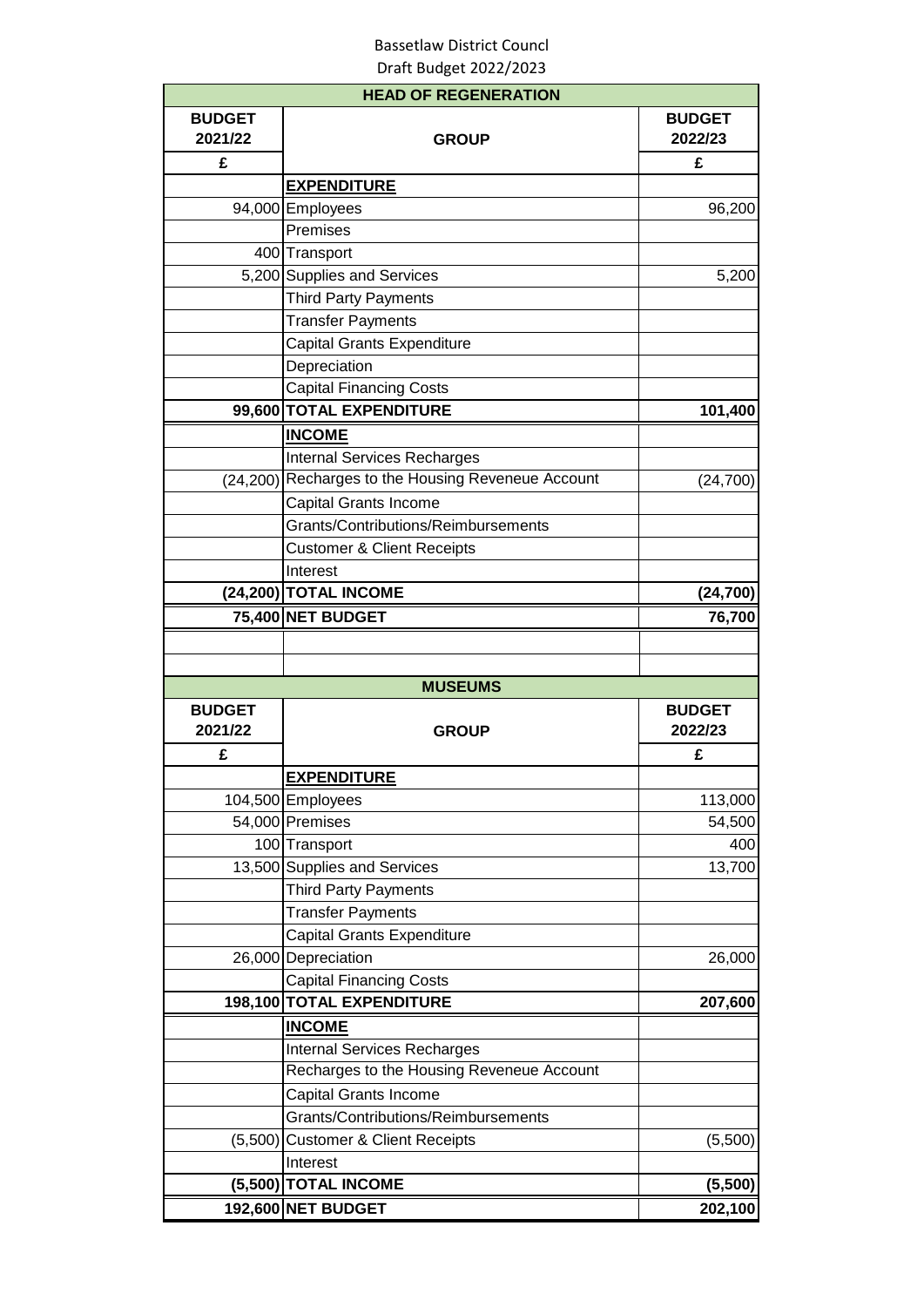| <b>PLANNING</b>          |                                                   |                          |
|--------------------------|---------------------------------------------------|--------------------------|
| <b>BUDGET</b><br>2021/22 | <b>GROUP</b>                                      | <b>BUDGET</b><br>2022/23 |
| £                        |                                                   | £                        |
|                          | <b>EXPENDITURE</b>                                |                          |
|                          | 1,546,300 Employees                               | 1,618,200                |
|                          | 7,800 Premises                                    | 3,600                    |
|                          | 14,100 Transport                                  | 7,600                    |
|                          | 91,200 Supplies and Services                      | 80,300                   |
|                          | 290,400 Third Party Payments                      | 398,900                  |
|                          | <b>Transfer Payments</b>                          |                          |
|                          | <b>Capital Grants Expenditure</b>                 |                          |
|                          | 1,300 Depreciation                                | 1,300                    |
|                          | <b>Capital Financing Costs</b>                    |                          |
|                          | 1,951,100 TOTAL EXPENDITURE                       | 2,109,900                |
|                          | <b>INCOME</b>                                     |                          |
|                          | <b>Internal Services Recharges</b>                |                          |
|                          | (7,100) Recharges to the Housing Reveneue Account | (7, 200)                 |
|                          | Capital Grants Income                             |                          |
|                          | (10,000) Grants/Contributions/Reimbursements      | (10,000)                 |
|                          | (1,060,100) Customer & Client Receipts            | (1,099,500)              |
|                          | Interest                                          |                          |
|                          | (1,077,200) TOTAL INCOME                          | (1, 116, 700)            |
|                          | 873,900 NET BUDGET                                | 993,200                  |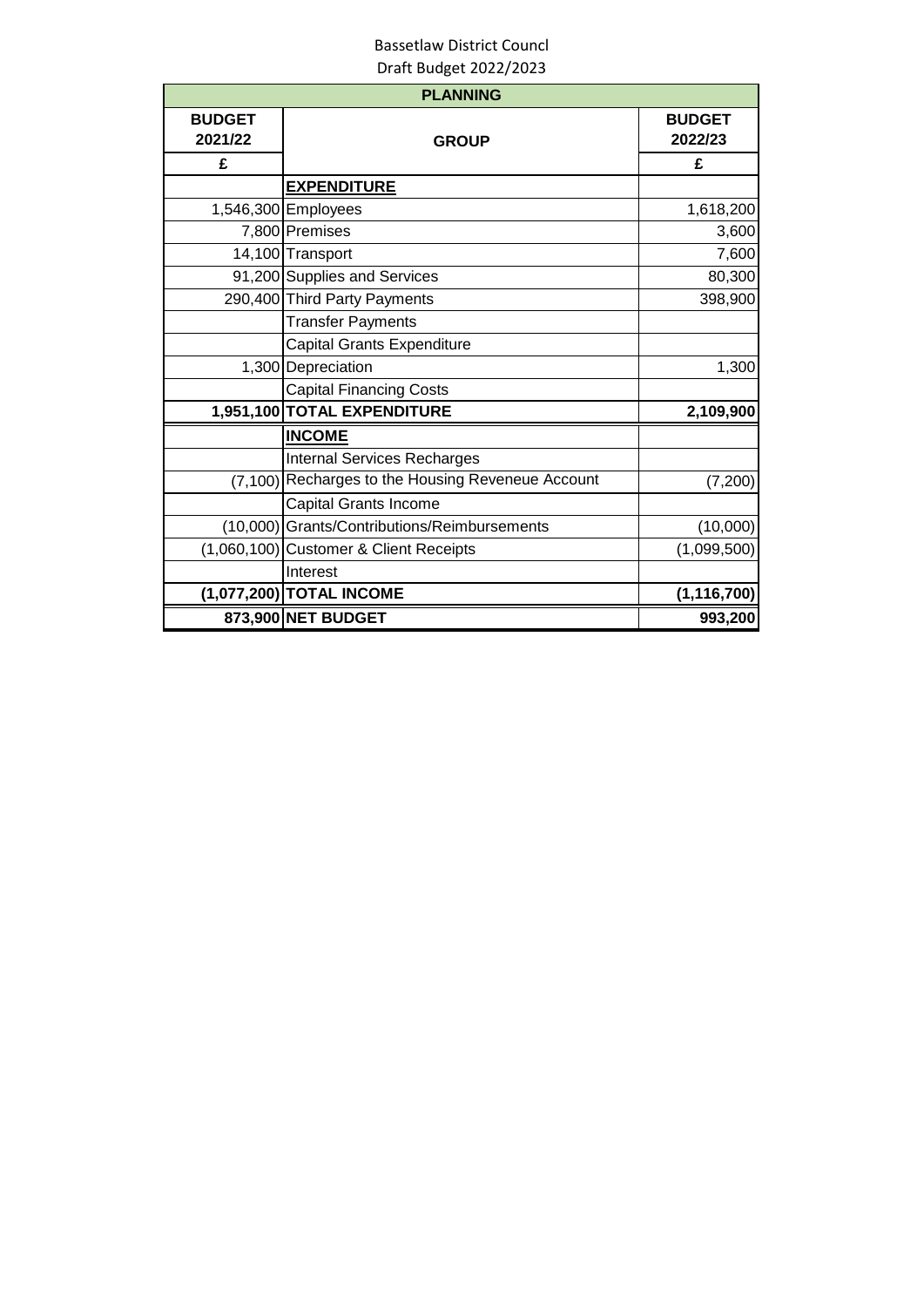| <b>HOUSING - GENERAL FUND</b> |                                                    |                          |
|-------------------------------|----------------------------------------------------|--------------------------|
| <b>BUDGET</b><br>2021/22      | <b>GROUP</b>                                       | <b>BUDGET</b><br>2022/23 |
| £                             |                                                    | £                        |
|                               | <b>EXPENDITURE</b>                                 |                          |
|                               | 789,500 Employees                                  | 902,100                  |
|                               | 94,500 Premises                                    | 95,800                   |
|                               | 23,700 Transport                                   | 21,800                   |
|                               | 933,800 Supplies and Services                      | 905,800                  |
|                               | 30,200 Third Party Payments                        | 30,200                   |
|                               | 1,900 Depreciation                                 | 1,900                    |
|                               | 1,873,600 TOTAL EXPENDITURE                        | 1,957,600                |
|                               | <b>INCOME</b>                                      |                          |
|                               | (180,800) Internal Services Recharges              | (180, 800)               |
|                               | (237,300) Recharges to the Housing Revenue Account | (383,000)                |
|                               | (700,000) Capital Grants Income                    | (700,000)                |
|                               | (376,200) Grants/Contributions/Reimbursements      | (294, 800)               |
|                               | (65,700) Customer & Client Receipts                | (68, 200)                |
|                               | (1,560,000) TOTAL INCOME                           | (1,626,800)              |
|                               | 313,600 NET BUDGET                                 | 330,800                  |

| <b>HOMELESSNESS</b>      |                                               |                          |
|--------------------------|-----------------------------------------------|--------------------------|
| <b>BUDGET</b><br>2021/22 | <b>GROUP</b>                                  | <b>BUDGET</b><br>2022/23 |
| £                        |                                               | £                        |
|                          | <b>EXPENDITURE</b>                            |                          |
|                          | 187,000 Employees                             | 275,300                  |
|                          | 84,800 Premises                               | 86,100                   |
|                          | 2,300 Transport                               | 1,500                    |
|                          | 142,200 Supplies and Services                 | 122,200                  |
|                          | 0 Third Party Payments                        |                          |
|                          | 1,900 Depreciation                            | 1,900                    |
|                          | 418,200 TOTAL EXPENDITURE                     | 487,000                  |
|                          | <b>INCOME</b>                                 |                          |
|                          | 0 Internal Services Recharges                 |                          |
|                          | 0 Recharges to the Housing Revenue Account    | (20,000)                 |
|                          | 0 Capital Grants Income                       |                          |
|                          | (177,800) Grants/Contributions/Reimbursements | (217, 800)               |
|                          | (7,500) Customer & Client Receipts            | (10,000)                 |
|                          | (185,300) TOTAL INCOME                        | (247,800)                |
|                          | 232,900 NET BUDGET                            | 239,200                  |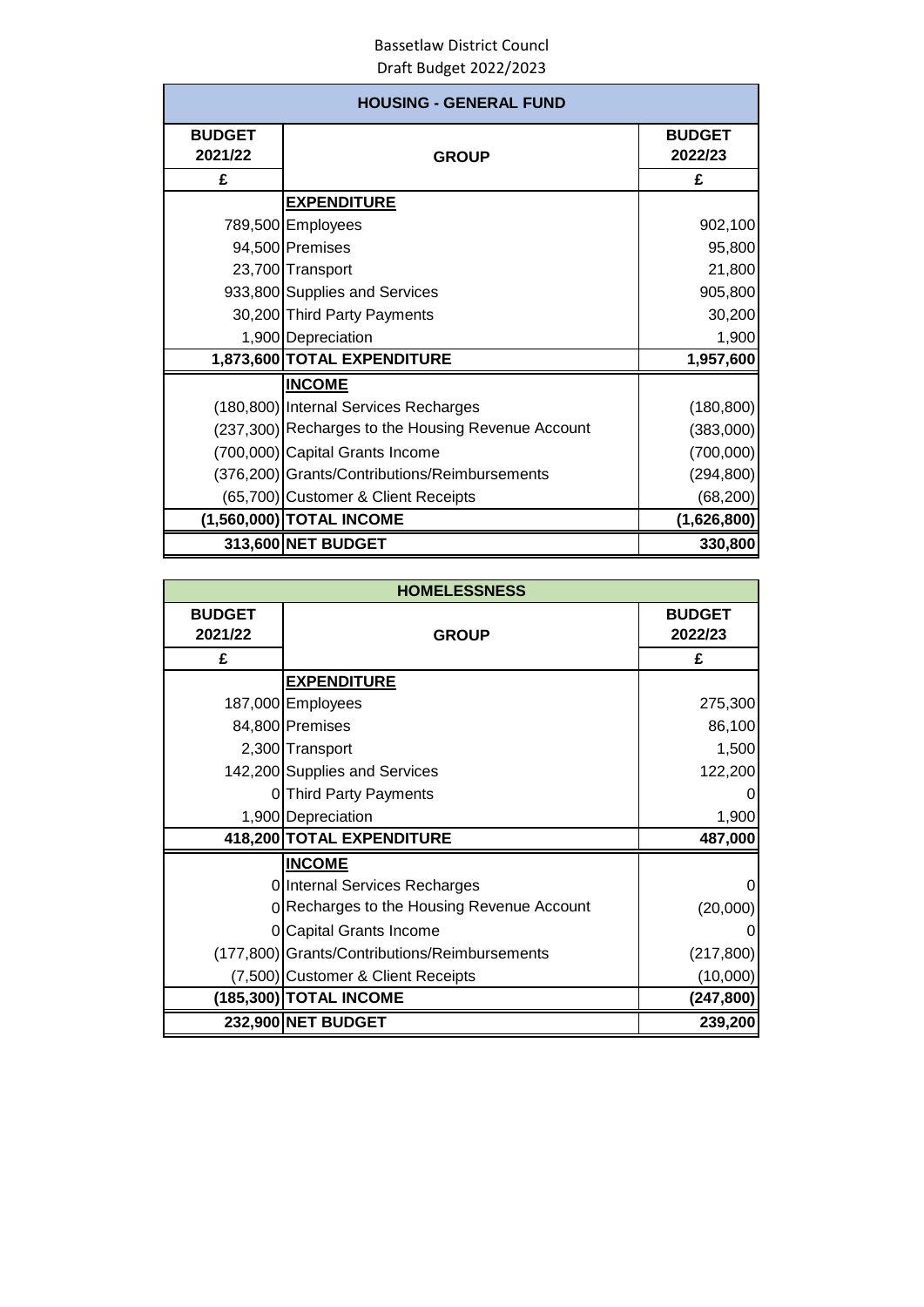| <b>HOUSING MANAGEMENT AND SUPPORT</b> |                                                    |                          |
|---------------------------------------|----------------------------------------------------|--------------------------|
| <b>BUDGET</b><br>2021/22              | <b>GROUP</b>                                       | <b>BUDGET</b><br>2022/23 |
| £                                     |                                                    | £                        |
|                                       | <b>EXPENDITURE</b>                                 |                          |
|                                       | 266,600 Employees                                  | 276,500                  |
|                                       | 0 Premises                                         | 0                        |
|                                       | 600 Transport                                      | 400                      |
|                                       | 2,000 Supplies and Services                        | 2,000                    |
|                                       |                                                    |                          |
|                                       | 269,200 TOTAL EXPENDITURE                          |                          |
|                                       | <b>INCOME</b>                                      |                          |
|                                       | 0 Internal Services Recharges                      | 278,900<br>0             |
|                                       | (237,300) Recharges to the Housing Revenue Account | (239, 200)               |
|                                       | <b>Capital Grants Income</b>                       | 0                        |
| 01                                    | Grants/Contributions/Reimbursements                | 0                        |
|                                       | (25,500) Customer & Client Receipts                | (25, 500)                |
|                                       | (262,800) TOTAL INCOME                             | (264, 700)               |

| <b>PRIVATE SECTOR HOUSING / STRATEGY</b> |                                              |               |
|------------------------------------------|----------------------------------------------|---------------|
| <b>BUDGET</b>                            |                                              | <b>BUDGET</b> |
| 2021/22                                  | <b>GROUP</b>                                 | 2022/23       |
| £                                        |                                              | £             |
|                                          | <b>EXPENDITURE</b>                           |               |
|                                          | 124,300 Employees                            | 128,300       |
|                                          | 0 Premises                                   | 0             |
|                                          | 2,400 Transport                              | 2,400         |
|                                          | 713,000 Supplies and Services                | 712,900       |
|                                          | 30,200 Third Party Payments                  | 30,200        |
|                                          | 869,900 TOTAL EXPENDITURE                    | 873,800       |
|                                          | <b>INCOME</b>                                |               |
|                                          | (700,000) Capital Grants Income              | (700,000)     |
|                                          | (77,000) Grants/Contributions/Reimbursements | (77,000)      |
|                                          | (777,000) TOTAL INCOME                       | (777,000)     |
|                                          | 92,900 NET BUDGET                            | 96,800        |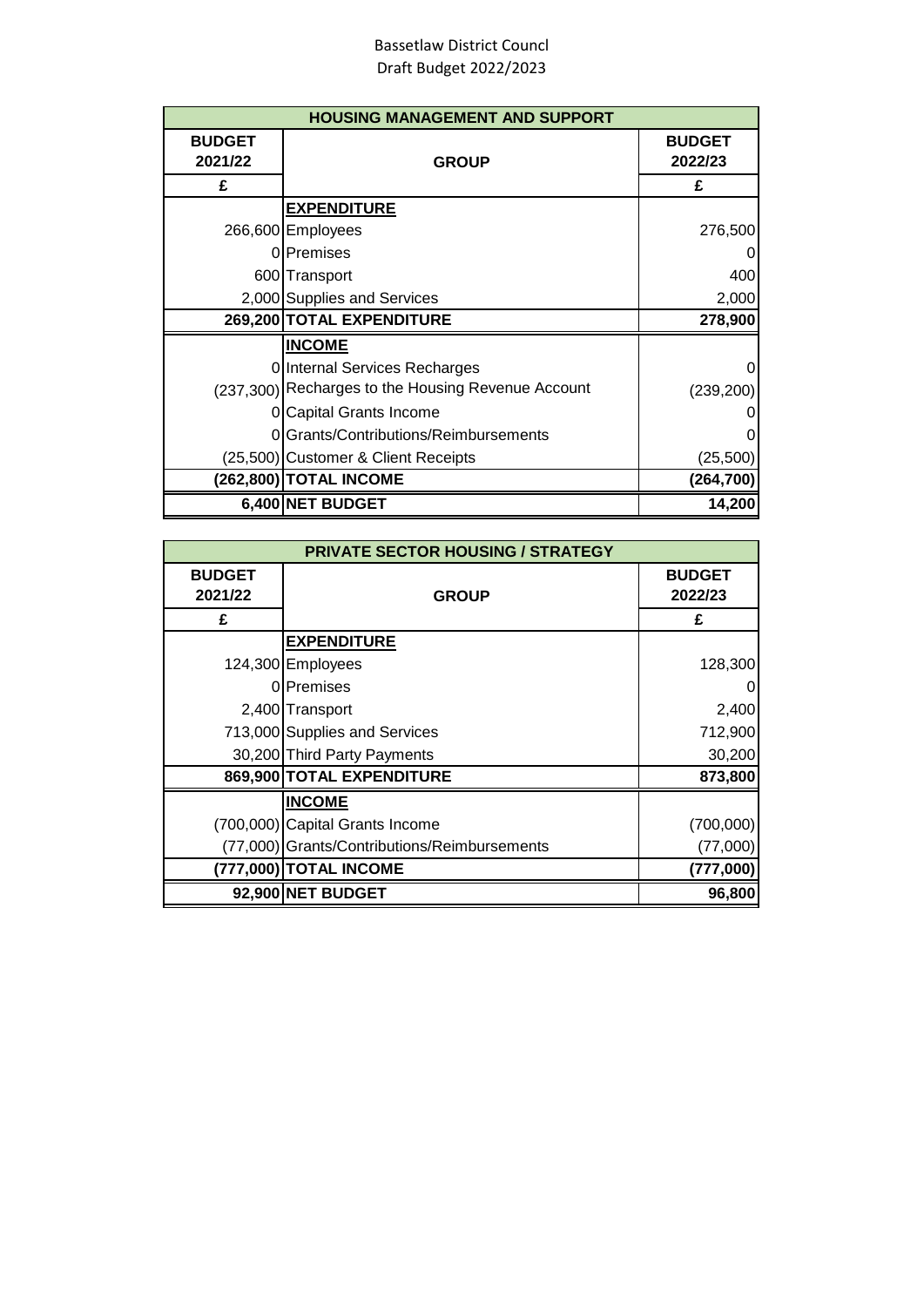| <b>HOUSING TRADING ACCOUNT</b> |                                               |                          |
|--------------------------------|-----------------------------------------------|--------------------------|
| <b>BUDGET</b><br>2021/22       | <b>GROUP</b>                                  | <b>BUDGET</b><br>2022/23 |
| £                              |                                               | £                        |
|                                | <b>EXPENDITURE</b>                            |                          |
|                                | 211,600 Employees                             | 222,000                  |
|                                | 9,700 Premises                                | 9,700                    |
|                                | 18,400 Transport                              | 17,500                   |
|                                | 76,600 Supplies and Services                  | 68,700                   |
|                                | 316,300 TOTAL EXPENDITURE                     | 317,900                  |
|                                | <b>INCOME</b>                                 |                          |
|                                | (180,800) Internal Services Recharges         | (180, 800)               |
|                                | 0 Recharges to the Housing Revenue Account    | (123,800)                |
|                                | 0 Capital Grants Income                       | 0                        |
|                                | (121,400) Grants/Contributions/Reimbursements | 0                        |
|                                | (32,700) Customer & Client Receipts           | (32,700)                 |
|                                | (334,900) TOTAL INCOME                        | (337, 300)               |
|                                | (18,600) NET BUDGET                           | (19, 400)                |